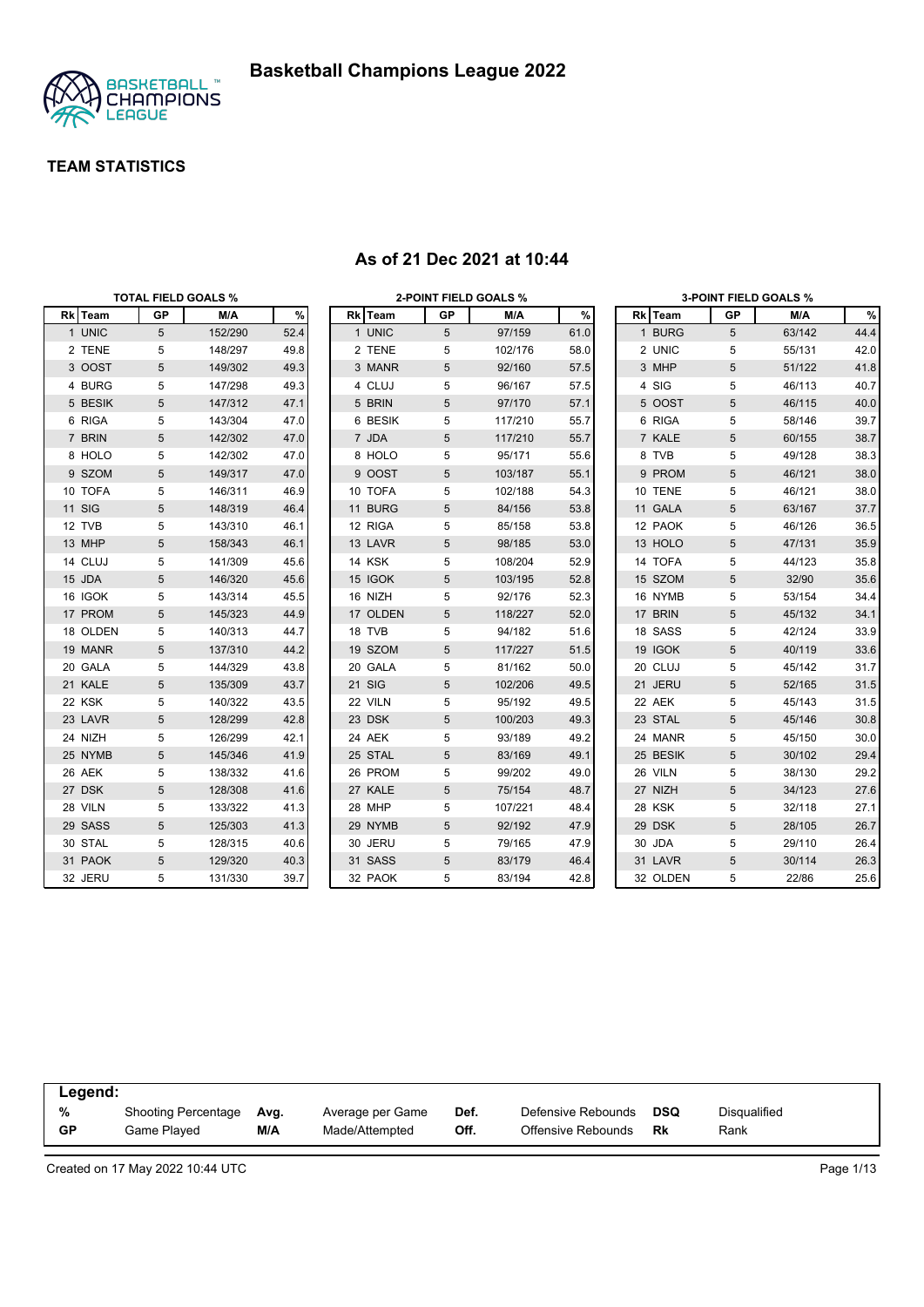

|          | <b>FREE THROWS %</b> |        | <b>POINTS FOR</b> |  |          | <b>POINTS AGAINST</b> |              |      |  |          |    |              |      |
|----------|----------------------|--------|-------------------|--|----------|-----------------------|--------------|------|--|----------|----|--------------|------|
| Rk Team  | <b>GP</b>            | M/A    | $\%$              |  | Rk Team  | <b>GP</b>             | <b>Total</b> | Avg. |  | Rk Team  | GP | <b>Total</b> | Avg. |
| 1 GALA   | 5                    | 82/96  | 85.4              |  | 1 MHP    | 5                     | 434          | 86.8 |  | 1 UNIC   | 5  | 333          | 66.6 |
| 2 NYMB   | 5                    | 52/63  | 82.5              |  | 2 GALA   | 5                     | 433          | 86.6 |  | 2 JDA    | 5  | 340          | 68.0 |
| 3 TVB    | 5                    | 67/83  | 80.7              |  | 3 OOST   | 5                     | 424          | 84.8 |  | 3 MANR   | 5  | 355          | 71.0 |
| 4 VILN   | 5                    | 87/108 | 80.6              |  | 4 CLUJ   | 5                     | 420          | 84.0 |  | 4 VILN   | 5  | 365          | 73.0 |
| 5 MHP    | $\overline{5}$       | 67/84  | 79.8              |  | 5 TOFA   | 5                     | 413          | 82.6 |  | 5 DSK    | 5  | 367          | 73.4 |
| 6 DSK    | 5                    | 74/93  | 79.6              |  | 6 BURG   | 5                     | 410          | 82.0 |  | 6 PROM   | 5  | 374          | 74.8 |
| 7 BURG   | $\overline{5}$       | 53/68  | 77.9              |  | 7 HOLO   | 5                     | 410          | 82.0 |  | 7 JERU   | 5  | 376          | 75.2 |
| 8 STAL   | 5                    | 79/102 | 77.5              |  | 8 UNIC   | 5                     | 409          | 81.8 |  | 8 TVB    | 5  | 377          | 75.4 |
| 9 BESIK  | 5                    | 59/77  | 76.6              |  | 9 RIGA   | 5                     | 404          | 80.8 |  | 9 HOLO   | 5  | 378          | 75.6 |
| 10 PROM  | 5                    | 52/68  | 76.5              |  | 10 AEK   | 5                     | 402          | 80.4 |  | 10 MHP   | 5  | 379          | 75.8 |
| 11 LAVR  | 5                    | 55/72  | 76.4              |  | 11 MANR  | 5                     | 402          | 80.4 |  | 11 LAVR  | 5  | 382          | 76.4 |
| 12 TOFA  | 5                    | 77/101 | 76.2              |  | 12 TVB   | 5                     | 402          | 80.4 |  | 12 SZOM  | 5  | 383          | 76.6 |
| 13 NIZH  | 5                    | 80/105 | 76.2              |  | 13 SIG   | 5                     | 400          | 80.0 |  | 13 PAOK  | 5  | 384          | 76.8 |
| 14 MANR  | 5                    | 83/109 | 76.1              |  | 14 NYMB  | 5                     | 395          | 79.0 |  | 14 TENE  | 5  | 387          | 77.4 |
| 15 UNIC  | $\overline{5}$       | 50/66  | 75.8              |  | 15 SZOM  | 5                     | 393          | 78.6 |  | 15 BURG  | 5  | 388          | 77.6 |
| 16 RIGA  | 5                    | 60/80  | 75.0              |  | 16 TENE  | 5                     | 392          | 78.4 |  | 16 IGOK  | 5  | 390          | 78.0 |
| 17 OLDEN | $\overline{5}$       | 76/102 | 74.5              |  | 17 KALE  | 5                     | 391          | 78.2 |  | 17 TOFA  | 5  | 391          | 78.2 |
| 18 OOST  | 5                    | 80/108 | 74.1              |  | 18 VILN  | 5                     | 391          | 78.2 |  | 18 SIG   | 5  | 397          | 79.4 |
| 19 HOLO  | 5                    | 79/107 | 73.8              |  | 19 PROM  | 5                     | 388          | 77.6 |  | 19 STAL  | 5  | 397          | 79.4 |
| 20 SIG   | 5                    | 58/79  | 73.4              |  | 20 IGOK  | 5                     | 385          | 77.0 |  | 20 GALA  | 5  | 400          | 80.0 |
| 21 AEK   | 5                    | 81/111 | 73.0              |  | 21 JERU  | 5                     | 385          | 77.0 |  | 21 OLDEN | 5  | 403          | 80.6 |
| 22 KALE  | 5                    | 61/84  | 72.6              |  | 22 BRIN  | 5                     | 384          | 76.8 |  | 22 CLUJ  | 5  | 404          | 80.8 |
| 23 SASS  | $\sqrt{5}$           | 66/91  | 72.5              |  | 23 BESIK | $\sqrt{5}$            | 383          | 76.6 |  | 23 BESIK | 5  | 406          | 81.2 |
| 24 KSK   | 5                    | 55/77  | 71.4              |  | 24 STAL  | 5                     | 380          | 76.0 |  | 24 KSK   | 5  | 406          | 81.2 |
| 25 PAOK  | $\overline{5}$       | 74/105 | 70.5              |  | 25 OLDEN | 5                     | 378          | 75.6 |  | 25 RIGA  | 5  | 406          | 81.2 |
| 26 CLUJ  | 5                    | 93/137 | 67.9              |  | 26 PAOK  | 5                     | 378          | 75.6 |  | 26 OOST  | 5  | 409          | 81.8 |
| 27 BRIN  | $5\phantom{.0}$      | 55/82  | 67.1              |  | 27 KSK   | 5                     | 367          | 73.4 |  | 27 NYMB  | 5  | 417          | 83.4 |
| 28 SZOM  | 5                    | 63/94  | 67.0              |  | 28 NIZH  | 5                     | 366          | 73.2 |  | 28 NIZH  | 5  | 418          | 83.6 |
| 29 JDA   | 5                    | 36/54  | 66.7              |  | 29 DSK   | 5                     | 358          | 71.6 |  | 29 BRIN  | 5  | 423          | 84.6 |
| 30 JERU  | 5                    | 71/109 | 65.1              |  | 30 SASS  | 5                     | 358          | 71.6 |  | 30 KALE  | 5  | 431          | 86.2 |
| 31 IGOK  | 5                    | 59/93  | 63.4              |  | 31 JDA   | 5                     | 357          | 71.4 |  | 31 SASS  | 5  | 432          | 86.4 |
| 32 TENE  | 5                    | 50/81  | 61.7              |  | 32 LAVR  | 5                     | 341          | 68.2 |  | 32 AEK   | 5  | 435          | 87.0 |

| Legend:   |                     |      |                  |      |                    |     |              |  |
|-----------|---------------------|------|------------------|------|--------------------|-----|--------------|--|
| %         | Shooting Percentage | Avg. | Average per Game | Def. | Defensive Rebounds | DSQ | Disqualified |  |
| <b>GP</b> | Game Plaved         | M/A  | Made/Attempted   | Off. | Offensive Rebounds | Rk  | Rank         |  |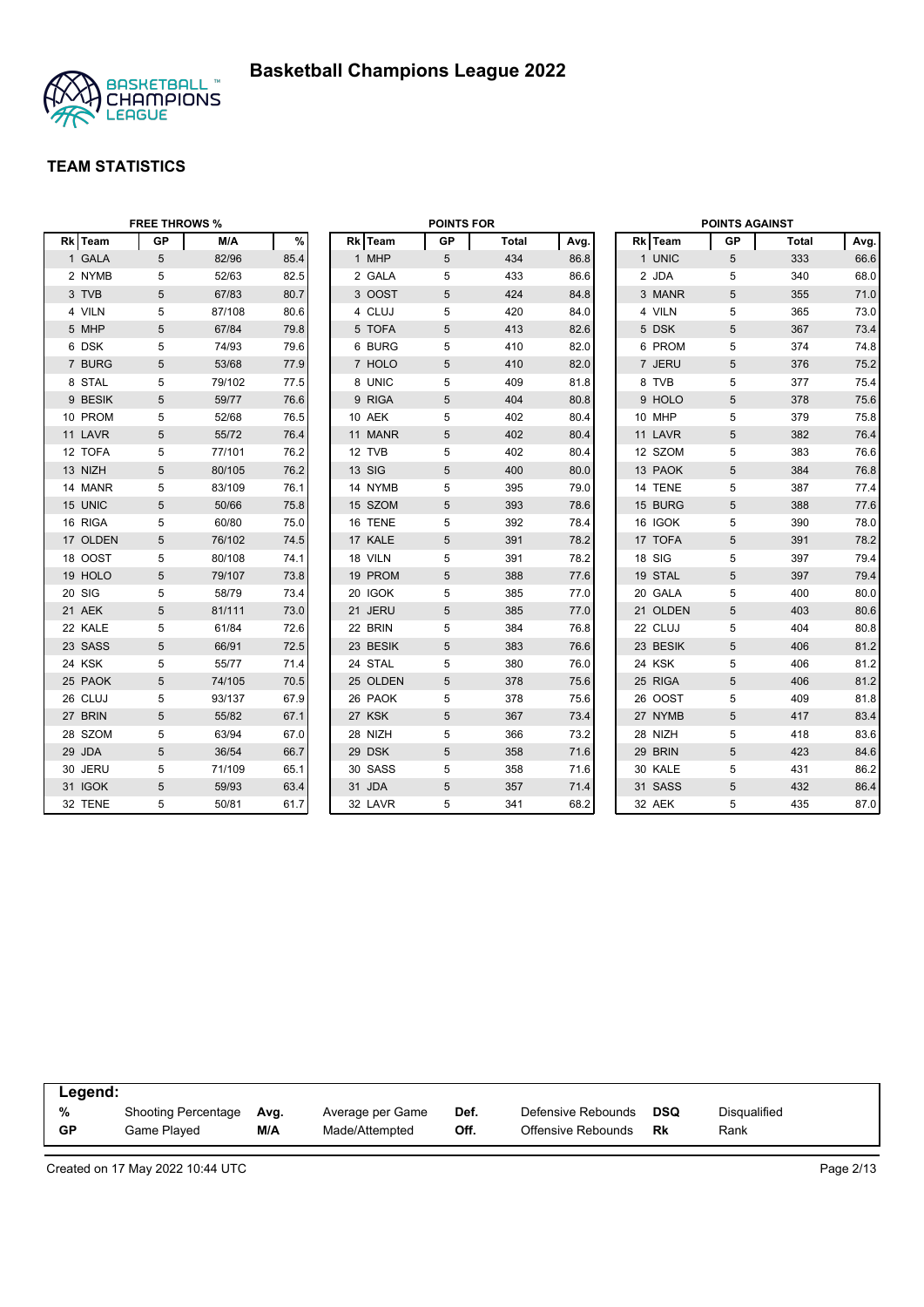

|          |           | <b>REBOUNDS</b> |      |       |      | Rk Team       |            | <b>ASSISTS</b> |      |          | <b>FOULS</b> |              |      |
|----------|-----------|-----------------|------|-------|------|---------------|------------|----------------|------|----------|--------------|--------------|------|
| Rk Team  | <b>GP</b> | Off.            | Def. | Total | Avg. |               | <b>GP</b>  | <b>Total</b>   | Avg. | Rk Team  | <b>GP</b>    | <b>Total</b> | Avg. |
| 1 IGOK   | 5         | 72              | 147  | 219   | 43.8 | 1 OOST        | 5          | 108            | 21.6 | 1 HOLO   | 5            | 119          | 23.8 |
| 2 JERU   | 5         | 66              | 140  | 206   | 41.2 | 2 UNIC        | 5          | 105            | 21.0 | 2 BRIN   | 5            | 110          | 22.0 |
| 3 SZOM   | 5         | 63              | 141  | 204   | 40.8 | 3 BURG        | 5          | 104            | 20.8 | 3 JERU   | 5            | 108          | 21.6 |
| 4 STAL   | 5         | 55              | 145  | 200   | 40.0 | 4 RIGA        | 5          | 104            | 20.8 | 4 OOST   | 5            | 108          | 21.6 |
| 5 MANR   | 5         | 54              | 145  | 199   | 39.8 | 5 BRIN        | 5          | 101            | 20.2 | 5 DSK    | 5            | 107          | 21.4 |
| 6 MHP    | 5         | 75              | 122  | 197   | 39.4 | 6 TVB         | 5          | 101            | 20.2 | 6 NYMB   | 5            | 107          | 21.4 |
| 7 PROM   | 5         | 56              | 140  | 196   | 39.2 | 7 CLUJ        | $\sqrt{5}$ | 100            | 20.0 | 7 NIZH   | 5            | 106          | 21.2 |
| 8 CLUJ   | 5         | 63              | 130  | 193   | 38.6 | 8 HOLO        | 5          | 100            | 20.0 | 8 KSK    | 5            | 105          | 21.0 |
| 9 DSK    | 5         | 69              | 121  | 190   | 38.0 | 9 MANR        | 5          | 100            | 20.0 | 9 RIGA   | 5            | 105          | 21.0 |
| 10 NYMB  | 5         | 53              | 134  | 187   | 37.4 | 10 SIG        | 5          | 96             | 19.2 | 10 BURG  | 5            | 103          | 20.6 |
| 11 GALA  | 5         | 56              | 129  | 185   | 37.0 | 11 SZOM       | 5          | 95             | 19.0 | 11 BESIK | 5            | 102          | 20.4 |
| 12 PAOK  | 5         | 52              | 132  | 184   | 36.8 | 12 IGOK       | 5          | 94             | 18.8 | 12 SZOM  | 5            | 102          | 20.4 |
| 13 TENE  | 5         | 48              | 136  | 184   | 36.8 | 13 NIZH       | 5          | 93             | 18.6 | 13 TOFA  | 5            | 102          | 20.4 |
| 14 TVB   | 5         | 49              | 134  | 183   | 36.6 | 14 GALA       | 5          | 90             | 18.0 | 14 KALE  | 5            | 101          | 20.2 |
| 15 SIG   | 5         | 62              | 117  | 179   | 35.8 | 15 TOFA       | 5          | 89             | 17.8 | 15 MANR  | 5            | 100          | 20.0 |
| 16 OOST  | 5         | 47              | 130  | 177   | 35.4 | 16 TENE       | 5          | 88             | 17.6 | 16 TVB   | 5            | 100          | 20.0 |
| 17 VILN  | 5         | 62              | 114  | 176   | 35.2 | 17 BESIK      | 5          | 86             | 17.2 | 17 OLDEN | 5            | 99           | 19.8 |
| 18 BURG  | 5         | 51              | 124  | 175   | 35.0 | 18 JDA        | 5          | 86             | 17.2 | 18 PAOK  | 5            | 99           | 19.8 |
| 19 KSK   | 5         | 65              | 110  | 175   | 35.0 | 19 KALE       | 5          | 86             | 17.2 | 19 VILN  | 5            | 99           | 19.8 |
| 20 JDA   | 5         | 54              | 120  | 174   | 34.8 | 20 PAOK       | 5          | 86             | 17.2 | 20 SASS  | 5            | 97           | 19.4 |
| 21 BESIK | 5         | 43              | 130  | 173   | 34.6 | 21 SASS       | 5          | 85             | 17.0 | 21 CLUJ  | 5            | 96           | 19.2 |
| 22 RIGA  | 5         | 48              | 123  | 171   | 34.2 | 22 PROM       | 5          | 84             | 16.8 | 22 PROM  | 5            | 96           | 19.2 |
| 23 NIZH  | 5         | 59              | 111  | 170   | 34.0 | 23 VILN       | 5          | 82             | 16.4 | 23 STAL  | 5            | 96           | 19.2 |
| 24 HOLO  | 5         | 38              | 131  | 169   | 33.8 | 24 NYMB       | 5          | 81             | 16.2 | 24 AEK   | 5            | 95           | 19.0 |
| 25 TOFA  | 5         | 56              | 111  | 167   | 33.4 | 25 JERU       | 5          | 79             | 15.8 | 25 MHP   | 5            | 95           | 19.0 |
| 26 KALE  | 5         | 44              | 122  | 166   | 33.2 | 26 STAL       | 5          | 78             | 15.6 | 26 TENE  | 5            | 95           | 19.0 |
| 27 LAVR  | 5         | 43              | 121  | 164   | 32.8 | 27 OLDEN      | 5          | 75             | 15.0 | 27 GALA  | 5            | 90           | 18.0 |
| 28 UNIC  | 5         | 39              | 125  | 164   | 32.8 | 28 MHP        | 5          | 74             | 14.8 | 28 IGOK  | 5            | 89           | 17.8 |
| 29 AEK   | 5         | 55              | 107  | 162   | 32.4 | 29 AEK        | 5          | 72             | 14.4 | 29 JDA   | 5            | 89           | 17.8 |
| 30 OLDEN | 5         | 54              | 106  | 160   | 32.0 | <b>30 KSK</b> | 5          | 72             | 14.4 | 30 UNIC  | 5            | 89           | 17.8 |
| 31 BRIN  | 5         | 32              | 125  | 157   | 31.4 | 31 DSK        | 5          | 69             | 13.8 | 31 SIG   | 5            | 88           | 17.6 |
| 32 SASS  | 5         | 47              | 96   | 143   | 28.6 | 32 LAVR       | 5          | 60             | 12.0 | 32 LAVR  | 5            | 87           | 17.4 |

| Legend:   |                     |      |                  |      |                    |            |              |
|-----------|---------------------|------|------------------|------|--------------------|------------|--------------|
| %         | Shooting Percentage | Avg. | Average per Game | Def. | Defensive Rebounds | <b>DSQ</b> | Disgualified |
| <b>GP</b> | Game Plaved         | M/A  | Made/Attempted   | Off. | Offensive Rebounds | Rk         | Rank         |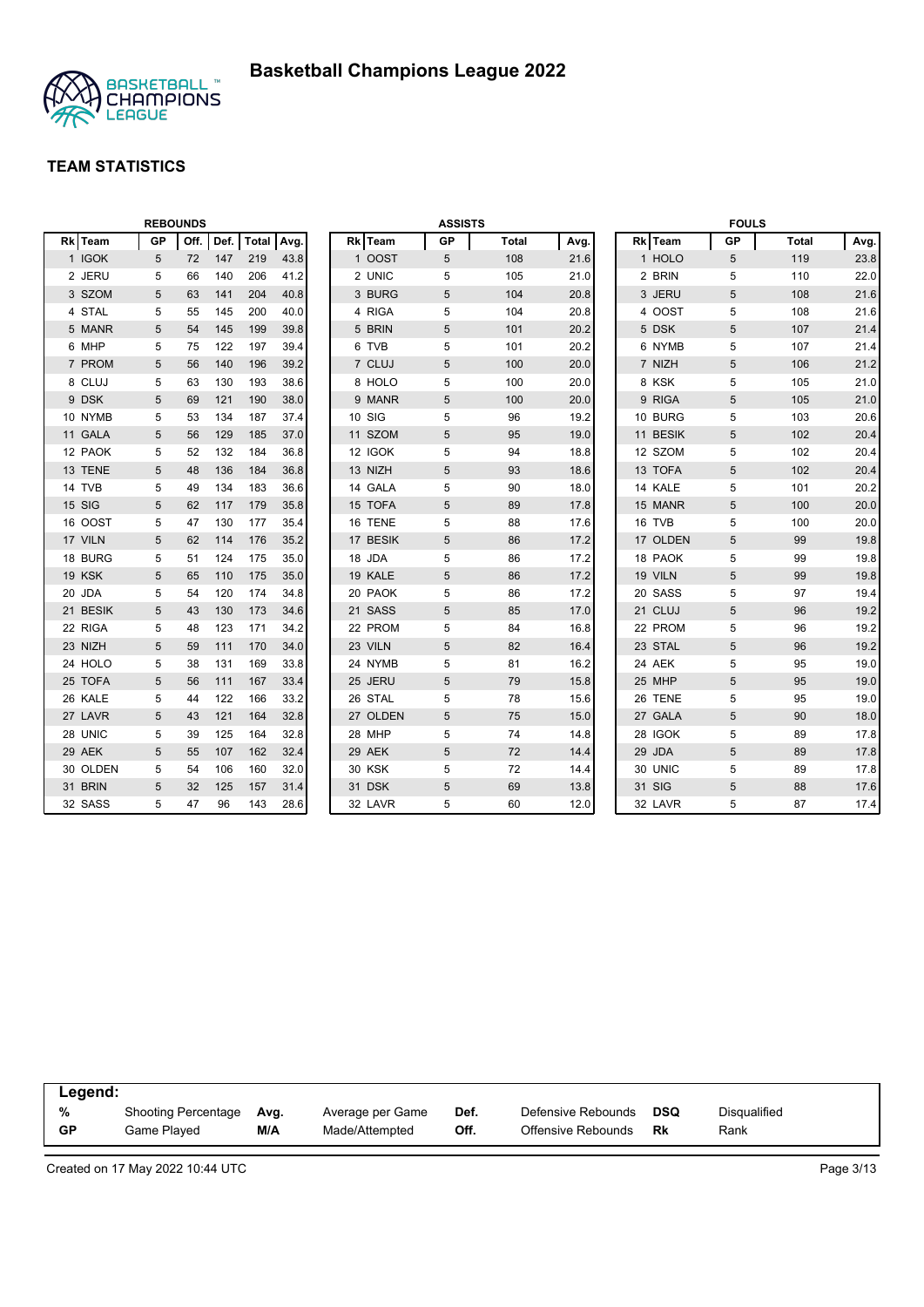

| <b>TURNOVERS</b> |            |       |      | <b>STEALS</b> |         |    |       |      | <b>BLOCKED SHOTS</b> |          |                |                |         |
|------------------|------------|-------|------|---------------|---------|----|-------|------|----------------------|----------|----------------|----------------|---------|
| Rk Team          | <b>GP</b>  | Total | Avg. |               | Rk Team | GP | Total | Avg. |                      | Rk Team  | <b>GP</b>      | <b>Total</b>   | Avg.    |
| 1 DSK            | 5          | 92    | 18.4 |               | 1 DSK   | 5  | 52    | 10.4 |                      | 1 KSK    | 5              | 27             | 5.4     |
| 2 BURG           | 5          | 84    | 16.8 |               | 2 JDA   | 5  | 48    | 9.6  |                      | 2 BESIK  | 5              | 22             | 4.4     |
| 3 STAL           | 5          | 82    | 16.4 |               | 3 OLDEN | 5  | 43    | 8.6  |                      | 3 MHP    | 5              | 22             | 4.4     |
| 4 BESIK          | 5          | 79    | 15.8 |               | 4 VILN  | 5  | 42    | 8.4  |                      | 4 TVB    | 5              | 20             | 4.0     |
| 5 IGOK           | 5          | 79    | 15.8 |               | 5 BESIK | 5  | 39    | 7.8  |                      | 5 TENE   | 5              | 19             | $3.8\,$ |
| 6 UNIC           | 5          | 79    | 15.8 |               | 6 LAVR  | 5  | 39    | 7.8  |                      | 6 CLUJ   | 5              | 18             | 3.6     |
| 7 CLUJ           | 5          | 78    | 15.6 |               | 7 UNIC  | 5  | 39    | 7.8  |                      | 7 SASS   | 5              | 18             | 3.6     |
| 8 RIGA           | 5          | 78    | 15.6 |               | 8 CLUJ  | 5  | 38    | 7.6  |                      | 8 JERU   | 5              | 16             | 3.2     |
| 9 SASS           | 5          | 78    | 15.6 |               | 9 GALA  | 5  | 38    | 7.6  |                      | 9 OOST   | 5              | 16             | 3.2     |
| 10 NIZH          | 5          | 76    | 15.2 |               | 10 SASS | 5  | 38    | 7.6  |                      | 10 PAOK  | 5              | 16             | 3.2     |
| 11 TENE          | 5          | 75    | 15.0 |               | 11 HOLO | 5  | 37    | 7.4  |                      | 11 MANR  | 5              | 15             | 3.0     |
| 12 BRIN          | 5          | 74    | 14.8 |               | 12 TOFA | 5  | 37    | 7.4  |                      | 12 RIGA  | 5              | 15             | 3.0     |
| 13 PROM          | $\sqrt{5}$ | 73    | 14.6 |               | 13 JERU | 5  | 35    | 7.0  |                      | 13 SZOM  | 5              | 15             | 3.0     |
| 14 HOLO          | 5          | 72    | 14.4 |               | 14 BRIN | 5  | 34    | 6.8  |                      | 14 IGOK  | 5              | 14             | 2.8     |
| 15 MANR          | 5          | 70    | 14.0 |               | 15 MHP  | 5  | 34    | 6.8  |                      | 15 JDA   | 5              | 14             | $2.8\,$ |
| 16 KALE          | 5          | 69    | 13.8 |               | 16 SIG  | 5  | 34    | 6.8  |                      | 16 VILN  | 5              | 14             | 2.8     |
| 17 LAVR          | 5          | 69    | 13.8 |               | 17 SZOM | 5  | 34    | 6.8  |                      | 17 HOLO  | 5              | 13             | 2.6     |
| 18 KSK           | 5          | 67    | 13.4 |               | 18 TVB  | 5  | 34    | 6.8  |                      | 18 STAL  | 5              | 13             | 2.6     |
| 19 OOST          | 5          | 67    | 13.4 |               | 19 AEK  | 5  | 33    | 6.6  |                      | 19 UNIC  | 5              | 13             | 2.6     |
| 20 SIG           | 5          | 67    | 13.4 |               | 20 STAL | 5  | 33    | 6.6  |                      | 20 BURG  | 5              | 12             | 2.4     |
| 21 SZOM          | 5          | 67    | 13.4 |               | 21 KSK  | 5  | 32    | 6.4  |                      | 21 GALA  | $\overline{5}$ | 11             | 2.2     |
| 22 JERU          | 5          | 66    | 13.2 |               | 22 MANR | 5  | 32    | 6.4  |                      | 22 LAVR  | 5              | 11             | 2.2     |
| 23 TVB           | $\sqrt{5}$ | 66    | 13.2 |               | 23 RIGA | 5  | 32    | 6.4  |                      | 23 AEK   | 5              | 10             | 2.0     |
| 24 VILN          | 5          | 66    | 13.2 |               | 24 NYMB | 5  | 30    | 6.0  |                      | 24 KALE  | 5              | 10             | 2.0     |
| 25 JDA           | 5          | 63    | 12.6 |               | 25 PROM | 5  | 29    | 5.8  |                      | 25 DSK   | 5              | 9              | 1.8     |
| 26 OLDEN         | 5          | 61    | 12.2 |               | 26 BURG | 5  | 27    | 5.4  |                      | 26 OLDEN | 5              | 9              | 1.8     |
| 27 TOFA          | 5          | 58    | 11.6 |               | 27 PAOK | 5  | 27    | 5.4  |                      | 27 TOFA  | 5              | 9              | 1.8     |
| 28 MHP           | 5          | 57    | 11.4 |               | 28 TENE | 5  | 27    | 5.4  |                      | 28 BRIN  | 5              | 8              | 1.6     |
| 29 NYMB          | 5          | 56    | 11.2 |               | 29 IGOK | 5  | 25    | 5.0  |                      | 29 NIZH  | 5              | 8              | 1.6     |
| 30 PAOK          | 5          | 51    | 10.2 |               | 30 NIZH | 5  | 23    | 4.6  |                      | 30 PROM  | 5              | $\overline{7}$ | 1.4     |
| 31 GALA          | 5          | 50    | 10.0 |               | 31 KALE | 5  | 20    | 4.0  |                      | 31 SIG   | 5              | 6              | 1.2     |
| 32 AEK           | 5          | 49    | 9.8  |               | 32 OOST | 5  | 19    | 3.8  |                      | 32 NYMB  | 5              | $\overline{2}$ | 0.4     |

| Legend:   |                     |      |                  |      |                    |            |              |  |
|-----------|---------------------|------|------------------|------|--------------------|------------|--------------|--|
| %         | Shooting Percentage | Avg. | Average per Game | Def. | Defensive Rebounds | <b>DSQ</b> | Disqualified |  |
| <b>GP</b> | Game Played         | M/A  | Made/Attempted   | Off. | Offensive Rebounds | Rk         | Rank         |  |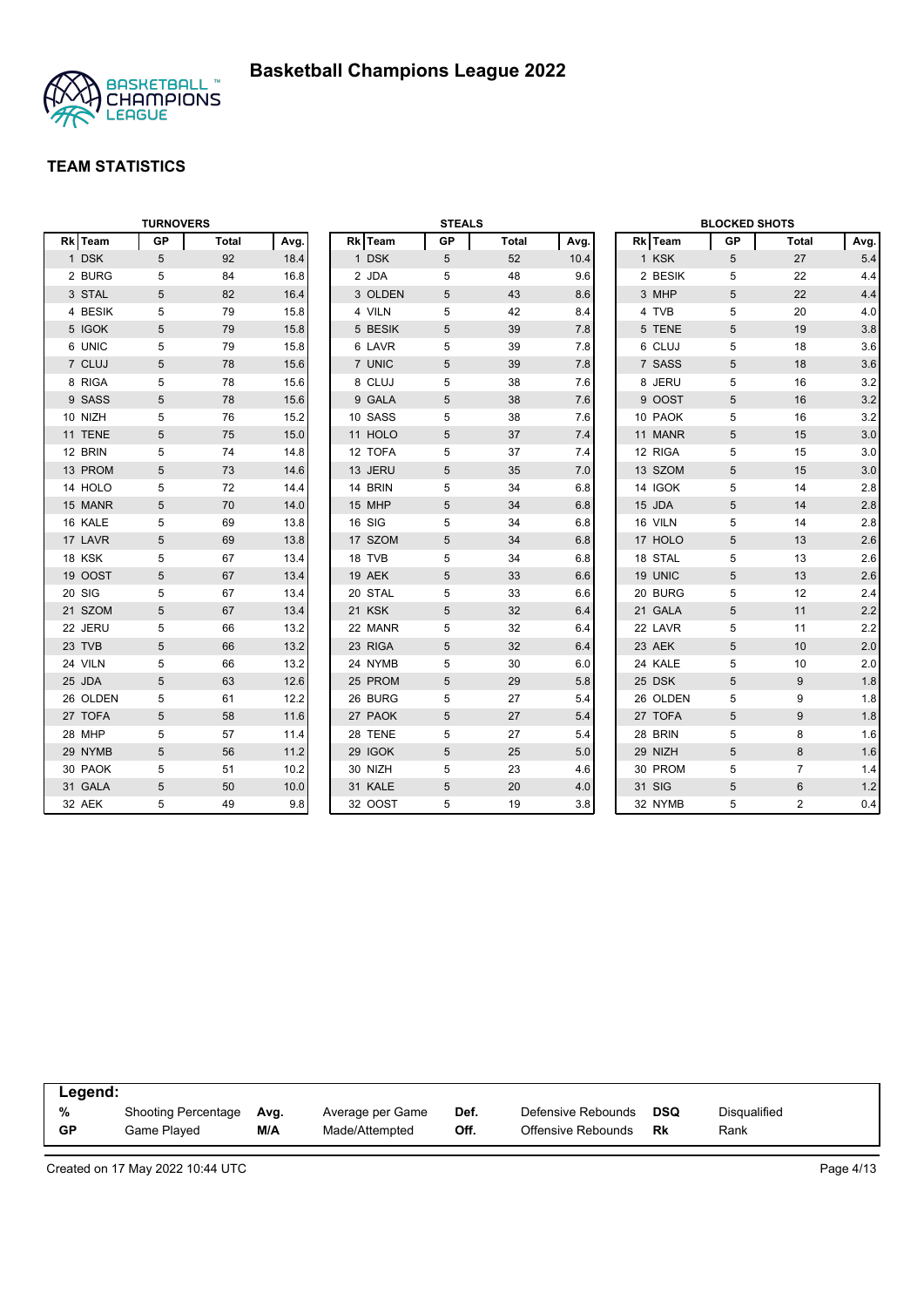



|          |            | <b>TOTAL FIELD GOALS MADE</b> |      |  | <b>2-POINT FIELD GOALS MADE</b> |            |              | <b>3-POINT FIELD GOALS MADE</b> |  |          |                 |       |      |
|----------|------------|-------------------------------|------|--|---------------------------------|------------|--------------|---------------------------------|--|----------|-----------------|-------|------|
| Rk Team  | <b>GP</b>  | M/A                           | Avg. |  | Rk Team                         | GP         | <b>Total</b> | Avg.                            |  | Rk Team  | GP              | Total | Avg. |
| 1 MHP    | 5          | 158                           | 31.6 |  | 1 OLDEN                         | 5          | 118          | 23.6                            |  | 1 BURG   | 5               | 63    | 12.6 |
| 2 UNIC   | 5          | 152                           | 30.4 |  | 2 BESIK                         | 5          | 117          | 23.4                            |  | 2 GALA   | 5               | 63    | 12.6 |
| 3 OOST   | 5          | 149                           | 29.8 |  | 3 JDA                           | 5          | 117          | 23.4                            |  | 3 KALE   | 5               | 60    | 12.0 |
| 4 SZOM   | 5          | 149                           | 29.8 |  | 4 SZOM                          | 5          | 117          | 23.4                            |  | 4 RIGA   | 5               | 58    | 11.6 |
| 5 SIG    | 5          | 148                           | 29.6 |  | 5 KSK                           | 5          | 108          | 21.6                            |  | 5 UNIC   | 5               | 55    | 11.0 |
| 6 TENE   | 5          | 148                           | 29.6 |  | 6 MHP                           | 5          | 107          | 21.4                            |  | 6 NYMB   | 5               | 53    | 10.6 |
| 7 BESIK  | 5          | 147                           | 29.4 |  | 7 IGOK                          | 5          | 103          | 20.6                            |  | 7 JERU   | 5               | 52    | 10.4 |
| 8 BURG   | 5          | 147                           | 29.4 |  | 8 OOST                          | 5          | 103          | 20.6                            |  | 8 MHP    | 5               | 51    | 10.2 |
| 9 JDA    | 5          | 146                           | 29.2 |  | 9 SIG                           | 5          | 102          | 20.4                            |  | 9 TVB    | 5               | 49    | 9.8  |
| 10 TOFA  | 5          | 146                           | 29.2 |  | 10 TENE                         | 5          | 102          | 20.4                            |  | 10 HOLO  | 5               | 47    | 9.4  |
| 11 NYMB  | 5          | 145                           | 29.0 |  | 11 TOFA                         | 5          | 102          | 20.4                            |  | 11 OOST  | 5               | 46    | 9.2  |
| 12 PROM  | 5          | 145                           | 29.0 |  | 12 DSK                          | 5          | 100          | 20.0                            |  | 12 PAOK  | 5               | 46    | 9.2  |
| 13 GALA  | 5          | 144                           | 28.8 |  | 13 PROM                         | 5          | 99           | 19.8                            |  | 13 PROM  | 5               | 46    | 9.2  |
| 14 IGOK  | 5          | 143                           | 28.6 |  | 14 LAVR                         | 5          | 98           | 19.6                            |  | 14 SIG   | 5               | 46    | 9.2  |
| 15 RIGA  | 5          | 143                           | 28.6 |  | 15 BRIN                         | 5          | 97           | 19.4                            |  | 15 TENE  | 5               | 46    | 9.2  |
| 16 TVB   | 5          | 143                           | 28.6 |  | 16 UNIC                         | 5          | 97           | 19.4                            |  | 16 AEK   | 5               | 45    | 9.0  |
| 17 BRIN  | 5          | 142                           | 28.4 |  | 17 CLUJ                         | 5          | 96           | 19.2                            |  | 17 BRIN  | 5               | 45    | 9.0  |
| 18 HOLO  | 5          | 142                           | 28.4 |  | 18 HOLO                         | 5          | 95           | 19.0                            |  | 18 CLUJ  | 5               | 45    | 9.0  |
| 19 CLUJ  | 5          | 141                           | 28.2 |  | 19 VILN                         | 5          | 95           | 19.0                            |  | 19 MANR  | 5               | 45    | 9.0  |
| 20 KSK   | 5          | 140                           | 28.0 |  | 20 TVB                          | 5          | 94           | 18.8                            |  | 20 STAL  | 5               | 45    | 9.0  |
| 21 OLDEN | 5          | 140                           | 28.0 |  | 21 AEK                          | 5          | 93           | 18.6                            |  | 21 TOFA  | 5               | 44    | 8.8  |
| 22 AEK   | 5          | 138                           | 27.6 |  | 22 MANR                         | 5          | 92           | 18.4                            |  | 22 SASS  | 5               | 42    | 8.4  |
| 23 MANR  | $\sqrt{5}$ | 137                           | 27.4 |  | 23 NIZH                         | $\sqrt{5}$ | 92           | 18.4                            |  | 23 IGOK  | 5               | 40    | 8.0  |
| 24 KALE  | 5          | 135                           | 27.0 |  | 24 NYMB                         | 5          | 92           | 18.4                            |  | 24 VILN  | 5               | 38    | 7.6  |
| 25 VILN  | 5          | 133                           | 26.6 |  | 25 RIGA                         | 5          | 85           | 17.0                            |  | 25 NIZH  | 5               | 34    | 6.8  |
| 26 JERU  | 5          | 131                           | 26.2 |  | 26 BURG                         | 5          | 84           | 16.8                            |  | 26 KSK   | 5               | 32    | 6.4  |
| 27 PAOK  | 5          | 129                           | 25.8 |  | 27 PAOK                         | 5          | 83           | 16.6                            |  | 27 SZOM  | $5\phantom{.0}$ | 32    | 6.4  |
| 28 DSK   | 5          | 128                           | 25.6 |  | 28 SASS                         | 5          | 83           | 16.6                            |  | 28 BESIK | 5               | 30    | 6.0  |
| 29 LAVR  | 5          | 128                           | 25.6 |  | 29 STAL                         | 5          | 83           | 16.6                            |  | 29 LAVR  | 5               | 30    | 6.0  |
| 30 STAL  | 5          | 128                           | 25.6 |  | 30 GALA                         | 5          | 81           | 16.2                            |  | 30 JDA   | 5               | 29    | 5.8  |
| 31 NIZH  | 5          | 126                           | 25.2 |  | 31 JERU                         | 5          | 79           | 15.8                            |  | 31 DSK   | 5               | 28    | 5.6  |
| 32 SASS  | 5          | 125                           | 25.0 |  | 32 KALE                         | 5          | 75           | 15.0                            |  | 32 OLDEN | 5               | 22    | 4.4  |

| Legend:   |                            |      |                  |      |                    |            |                     |
|-----------|----------------------------|------|------------------|------|--------------------|------------|---------------------|
| %         | <b>Shooting Percentage</b> | Avg. | Average per Game | Def. | Defensive Rebounds | <b>DSQ</b> | <b>Disqualified</b> |
| <b>GP</b> | Game Played                | M/A  | Made/Attempted   | Off. | Offensive Rebounds | Rk         | Rank                |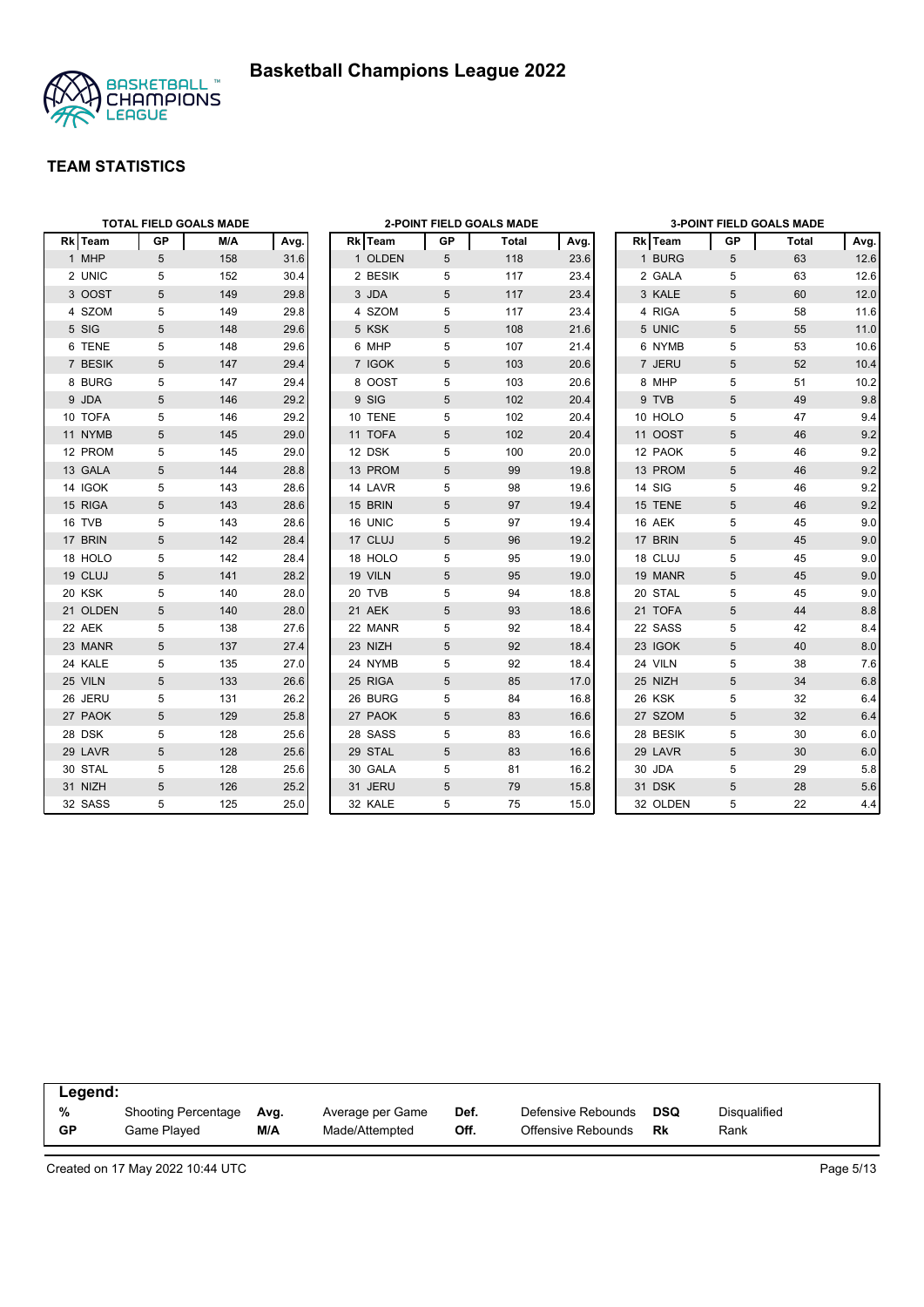



|          | <b>FREE THROWS MADE</b> |       |      | <b>TOTAL FIELD GOALS ATTEMPTS</b> |               |    | 2-POINT FIELD GOALS ATTEMPTS |      |  |         |                 |       |      |
|----------|-------------------------|-------|------|-----------------------------------|---------------|----|------------------------------|------|--|---------|-----------------|-------|------|
| Rk Team  | <b>GP</b>               | Total | Avg. |                                   | Rk Team       | GP | Total                        | Avg. |  | Rk Team | GР              | Total | Avg. |
| 1 CLUJ   | $5\phantom{.0}$         | 93    | 18.6 |                                   | 1 NYMB        | 5  | 346                          | 69.2 |  | 1 OLDEN | 5               | 227   | 45.4 |
| 2 VILN   | 5                       | 87    | 17.4 |                                   | 2 MHP         | 5  | 343                          | 68.6 |  | 2 SZOM  | 5               | 227   | 45.4 |
| 3 MANR   | 5                       | 83    | 16.6 |                                   | 3 AEK         | 5  | 332                          | 66.4 |  | 3 MHP   | 5               | 221   | 44.2 |
| 4 GALA   | 5                       | 82    | 16.4 |                                   | 4 JERU        | 5  | 330                          | 66.0 |  | 4 BESIK | 5               | 210   | 42.0 |
| 5 AEK    | 5                       | 81    | 16.2 |                                   | 5 GALA        | 5  | 329                          | 65.8 |  | 5 JDA   | 5               | 210   | 42.0 |
| 6 NIZH   | 5                       | 80    | 16.0 |                                   | 6 PROM        | 5  | 323                          | 64.6 |  | 6 SIG   | 5               | 206   | 41.2 |
| 7 OOST   | 5                       | 80    | 16.0 |                                   | 7 KSK         | 5  | 322                          | 64.4 |  | 7 KSK   | 5               | 204   | 40.8 |
| 8 HOLO   | 5                       | 79    | 15.8 |                                   | 8 VILN        | 5  | 322                          | 64.4 |  | 8 DSK   | 5               | 203   | 40.6 |
| 9 STAL   | 5                       | 79    | 15.8 |                                   | 9 JDA         | 5  | 320                          | 64.0 |  | 9 PROM  | 5               | 202   | 40.4 |
| 10 TOFA  | 5                       | 77    | 15.4 |                                   | 10 PAOK       | 5  | 320                          | 64.0 |  | 10 IGOK | 5               | 195   | 39.0 |
| 11 OLDEN | 5                       | 76    | 15.2 |                                   | <b>11 SIG</b> | 5  | 319                          | 63.8 |  | 11 PAOK | 5               | 194   | 38.8 |
| 12 DSK   | 5                       | 74    | 14.8 |                                   | 12 SZOM       | 5  | 317                          | 63.4 |  | 12 NYMB | 5               | 192   | 38.4 |
| 13 PAOK  | 5                       | 74    | 14.8 |                                   | 13 STAL       | 5  | 315                          | 63.0 |  | 13 VILN | 5               | 192   | 38.4 |
| 14 JERU  | 5                       | 71    | 14.2 |                                   | 14 IGOK       | 5  | 314                          | 62.8 |  | 14 AEK  | 5               | 189   | 37.8 |
| 15 MHP   | 5                       | 67    | 13.4 |                                   | 15 OLDEN      | 5  | 313                          | 62.6 |  | 15 TOFA | 5               | 188   | 37.6 |
| 16 TVB   | 5                       | 67    | 13.4 |                                   | 16 BESIK      | 5  | 312                          | 62.4 |  | 16 OOST | 5               | 187   | 37.4 |
| 17 SASS  | 5                       | 66    | 13.2 |                                   | 17 TOFA       | 5  | 311                          | 62.2 |  | 17 LAVR | 5               | 185   | 37.0 |
| 18 SZOM  | 5                       | 63    | 12.6 |                                   | 18 MANR       | 5  | 310                          | 62.0 |  | 18 TVB  | 5               | 182   | 36.4 |
| 19 KALE  | 5                       | 61    | 12.2 |                                   | 19 TVB        | 5  | 310                          | 62.0 |  | 19 SASS | 5               | 179   | 35.8 |
| 20 RIGA  | 5                       | 60    | 12.0 |                                   | 20 CLUJ       | 5  | 309                          | 61.8 |  | 20 NIZH | 5               | 176   | 35.2 |
| 21 BESIK | 5                       | 59    | 11.8 |                                   | 21 KALE       | 5  | 309                          | 61.8 |  | 21 TENE | 5               | 176   | 35.2 |
| 22 IGOK  | 5                       | 59    | 11.8 |                                   | 22 DSK        | 5  | 308                          | 61.6 |  | 22 HOLO | 5               | 171   | 34.2 |
| 23 SIG   | 5                       | 58    | 11.6 |                                   | 23 RIGA       | 5  | 304                          | 60.8 |  | 23 BRIN | 5               | 170   | 34.0 |
| 24 BRIN  | 5                       | 55    | 11.0 |                                   | 24 SASS       | 5  | 303                          | 60.6 |  | 24 STAL | 5               | 169   | 33.8 |
| 25 KSK   | 5                       | 55    | 11.0 |                                   | 25 BRIN       | 5  | 302                          | 60.4 |  | 25 CLUJ | 5               | 167   | 33.4 |
| 26 LAVR  | 5                       | 55    | 11.0 |                                   | 26 HOLO       | 5  | 302                          | 60.4 |  | 26 JERU | 5               | 165   | 33.0 |
| 27 BURG  | 5                       | 53    | 10.6 |                                   | 27 OOST       | 5  | 302                          | 60.4 |  | 27 GALA | $5\phantom{.0}$ | 162   | 32.4 |
| 28 NYMB  | 5                       | 52    | 10.4 |                                   | 28 LAVR       | 5  | 299                          | 59.8 |  | 28 MANR | 5               | 160   | 32.0 |
| 29 PROM  | 5                       | 52    | 10.4 |                                   | 29 NIZH       | 5  | 299                          | 59.8 |  | 29 UNIC | 5               | 159   | 31.8 |
| 30 TENE  | 5                       | 50    | 10.0 |                                   | 30 BURG       | 5  | 298                          | 59.6 |  | 30 RIGA | 5               | 158   | 31.6 |
| 31 UNIC  | 5                       | 50    | 10.0 |                                   | 31 TENE       | 5  | 297                          | 59.4 |  | 31 BURG | 5               | 156   | 31.2 |
| 32 JDA   | 5                       | 36    | 7.2  |                                   | 32 UNIC       | 5  | 290                          | 58.0 |  | 32 KALE | 5               | 154   | 30.8 |

| Legend:   |                            |      |                  |      |                    |     |                     |  |
|-----------|----------------------------|------|------------------|------|--------------------|-----|---------------------|--|
| %         | <b>Shooting Percentage</b> | Avg. | Average per Game | Def. | Defensive Rebounds | DSQ | <b>Disqualified</b> |  |
| <b>GP</b> | Game Played                | M/A  | Made/Attempted   | Off. | Offensive Rebounds | Rk  | Rank                |  |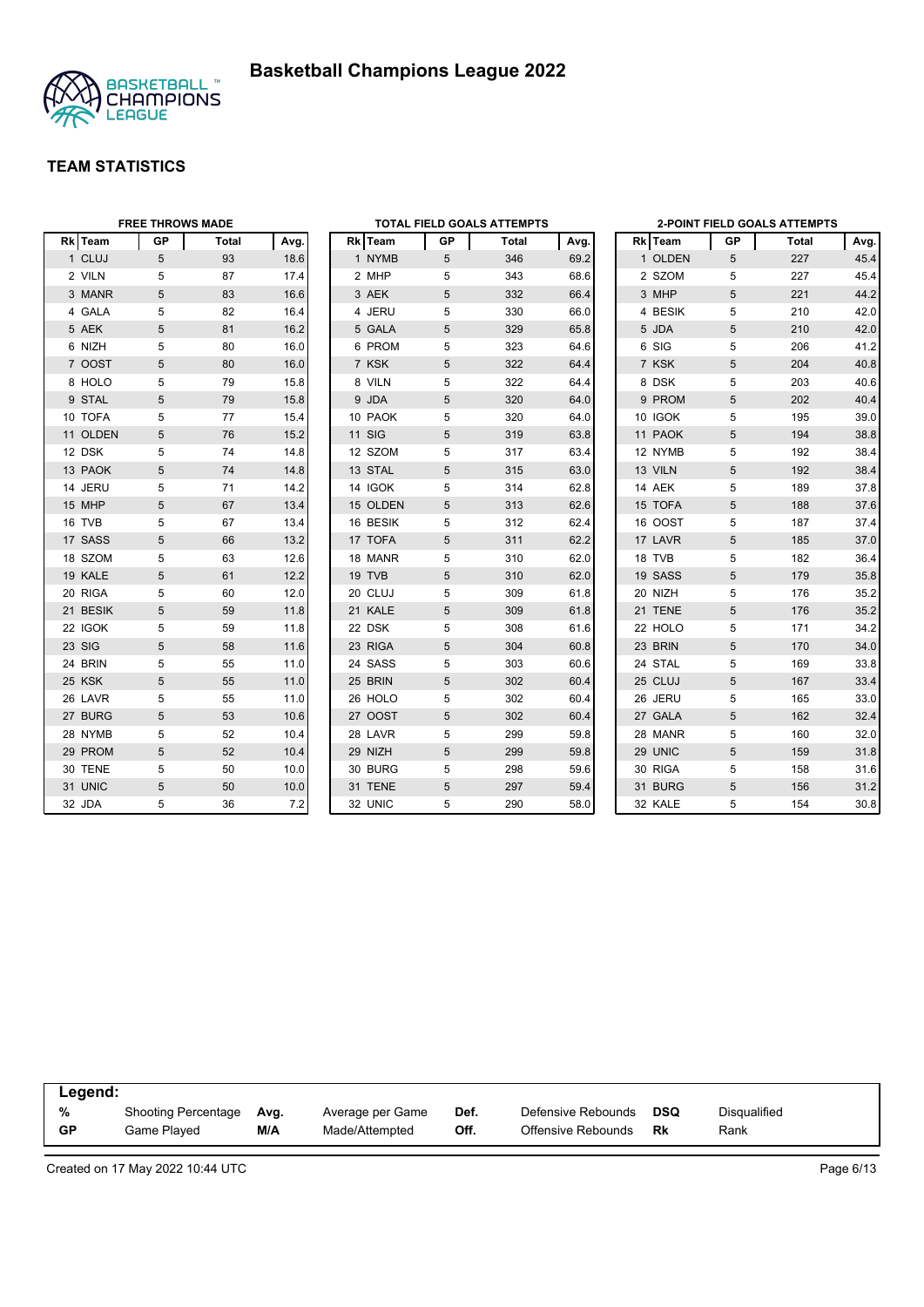

|                |    | <b>3-POINT FIELD GOALS ATTEMPTS</b> |      |          |    | <b>FREE THROWS ATTEMPTS</b> |      |          | <b>OFFENSIVE REBOUNDS</b> |       |      |
|----------------|----|-------------------------------------|------|----------|----|-----------------------------|------|----------|---------------------------|-------|------|
| <b>Rk</b> Team | GP | Total                               | Avg. | Rk Team  | GP | Total                       | Avg. | Rk Team  | GP.                       | Total | Avg. |
| 1 GALA         | 5  | 167                                 | 33.4 | 1 CLUJ   | 5  | 137                         | 27.4 | 1 MHP    | 5                         | 75    | 15.0 |
| 2 JERU         | 5  | 165                                 | 33.0 | 2 AEK    | 5  | 111                         | 22.2 | 2 IGOK   | 5                         | 72    | 14.4 |
| 3 KALE         | 5  | 155                                 | 31.0 | 3 JERU   | 5  | 109                         | 21.8 | 3 DSK    | 5                         | 69    | 13.8 |
| 4 NYMB         | 5  | 154                                 | 30.8 | 4 MANR   | 5  | 109                         | 21.8 | 4 JERU   | 5                         | 66    | 13.2 |
| 5 MANR         | 5  | 150                                 | 30.0 | 5 OOST   | 5  | 108                         | 21.6 | 5 KSK    | 5                         | 65    | 13.0 |
| 6 RIGA         | 5  | 146                                 | 29.2 | 6 VILN   | 5  | 108                         | 21.6 | 6 CLUJ   | 5                         | 63    | 12.6 |
| 7 STAL         | 5  | 146                                 | 29.2 | 7 HOLO   | 5  | 107                         | 21.4 | 7 SZOM   | 5                         | 63    | 12.6 |
| 8 AEK          | 5  | 143                                 | 28.6 | 8 NIZH   | 5  | 105                         | 21.0 | 8 SIG    | 5                         | 62    | 12.4 |
| 9 BURG         | 5  | 142                                 | 28.4 | 9 PAOK   | 5  | 105                         | 21.0 | 9 VILN   | 5                         | 62    | 12.4 |
| 10 CLUJ        | 5  | 142                                 | 28.4 | 10 OLDEN | 5  | 102                         | 20.4 | 10 NIZH  | 5                         | 59    | 11.8 |
| 11 BRIN        | 5  | 132                                 | 26.4 | 11 STAL  | 5  | 102                         | 20.4 | 11 GALA  | 5                         | 56    | 11.2 |
| 12 HOLO        | 5  | 131                                 | 26.2 | 12 TOFA  | 5  | 101                         | 20.2 | 12 PROM  | 5                         | 56    | 11.2 |
| 13 UNIC        | 5  | 131                                 | 26.2 | 13 GALA  | 5  | 96                          | 19.2 | 13 TOFA  | 5                         | 56    | 11.2 |
| 14 VILN        | 5  | 130                                 | 26.0 | 14 SZOM  | 5  | 94                          | 18.8 | 14 AEK   | 5                         | 55    | 11.0 |
| 15 TVB         | 5  | 128                                 | 25.6 | 15 DSK   | 5  | 93                          | 18.6 | 15 STAL  | 5                         | 55    | 11.0 |
| 16 PAOK        | 5  | 126                                 | 25.2 | 16 IGOK  | 5  | 93                          | 18.6 | 16 JDA   | 5                         | 54    | 10.8 |
| 17 SASS        | 5  | 124                                 | 24.8 | 17 SASS  | 5  | 91                          | 18.2 | 17 MANR  | 5                         | 54    | 10.8 |
| 18 NIZH        | 5  | 123                                 | 24.6 | 18 KALE  | 5  | 84                          | 16.8 | 18 OLDEN | 5                         | 54    | 10.8 |
| 19 TOFA        | 5  | 123                                 | 24.6 | 19 MHP   | 5  | 84                          | 16.8 | 19 NYMB  | 5                         | 53    | 10.6 |
| 20 MHP         | 5  | 122                                 | 24.4 | 20 TVB   | 5  | 83                          | 16.6 | 20 PAOK  | 5                         | 52    | 10.4 |
| 21 PROM        | 5  | 121                                 | 24.2 | 21 BRIN  | 5  | 82                          | 16.4 | 21 BURG  | 5                         | 51    | 10.2 |
| 22 TENE        | 5  | 121                                 | 24.2 | 22 TENE  | 5  | 81                          | 16.2 | 22 TVB   | 5                         | 49    | 9.8  |
| 23 IGOK        | 5  | 119                                 | 23.8 | 23 RIGA  | 5  | 80                          | 16.0 | 23 RIGA  | 5                         | 48    | 9.6  |
| 24 KSK         | 5  | 118                                 | 23.6 | 24 SIG   | 5  | 79                          | 15.8 | 24 TENE  | 5                         | 48    | 9.6  |
| 25 OOST        | 5  | 115                                 | 23.0 | 25 BESIK | 5  | 77                          | 15.4 | 25 OOST  | 5                         | 47    | 9.4  |
| 26 LAVR        | 5  | 114                                 | 22.8 | 26 KSK   | 5  | 77                          | 15.4 | 26 SASS  | 5                         | 47    | 9.4  |
| 27 SIG         | 5  | 113                                 | 22.6 | 27 LAVR  | 5  | 72                          | 14.4 | 27 KALE  | 5                         | 44    | 8.8  |
| 28 JDA         | 5  | 110                                 | 22.0 | 28 BURG  | 5  | 68                          | 13.6 | 28 BESIK | 5                         | 43    | 8.6  |
| 29 DSK         | 5  | 105                                 | 21.0 | 29 PROM  | 5  | 68                          | 13.6 | 29 LAVR  | 5                         | 43    | 8.6  |
| 30 BESIK       | 5  | 102                                 | 20.4 | 30 UNIC  | 5  | 66                          | 13.2 | 30 UNIC  | 5                         | 39    | 7.8  |
| 31 SZOM        | 5  | 90                                  | 18.0 | 31 NYMB  | 5  | 63                          | 12.6 | 31 HOLO  | 5                         | 38    | 7.6  |
| 32 OLDEN       | 5  | 86                                  | 17.2 | 32 JDA   | 5  | 54                          | 10.8 | 32 BRIN  | 5                         | 32    | 6.4  |

| Legend:   |                            |      |                  |      |                    |            |              |  |
|-----------|----------------------------|------|------------------|------|--------------------|------------|--------------|--|
| %         | <b>Shooting Percentage</b> | Ava. | Average per Game | Def. | Defensive Rebounds | <b>DSQ</b> | Disgualified |  |
| <b>GP</b> | Game Played                | M/A  | Made/Attempted   | Off. | Offensive Rebounds | Rk         | Rank         |  |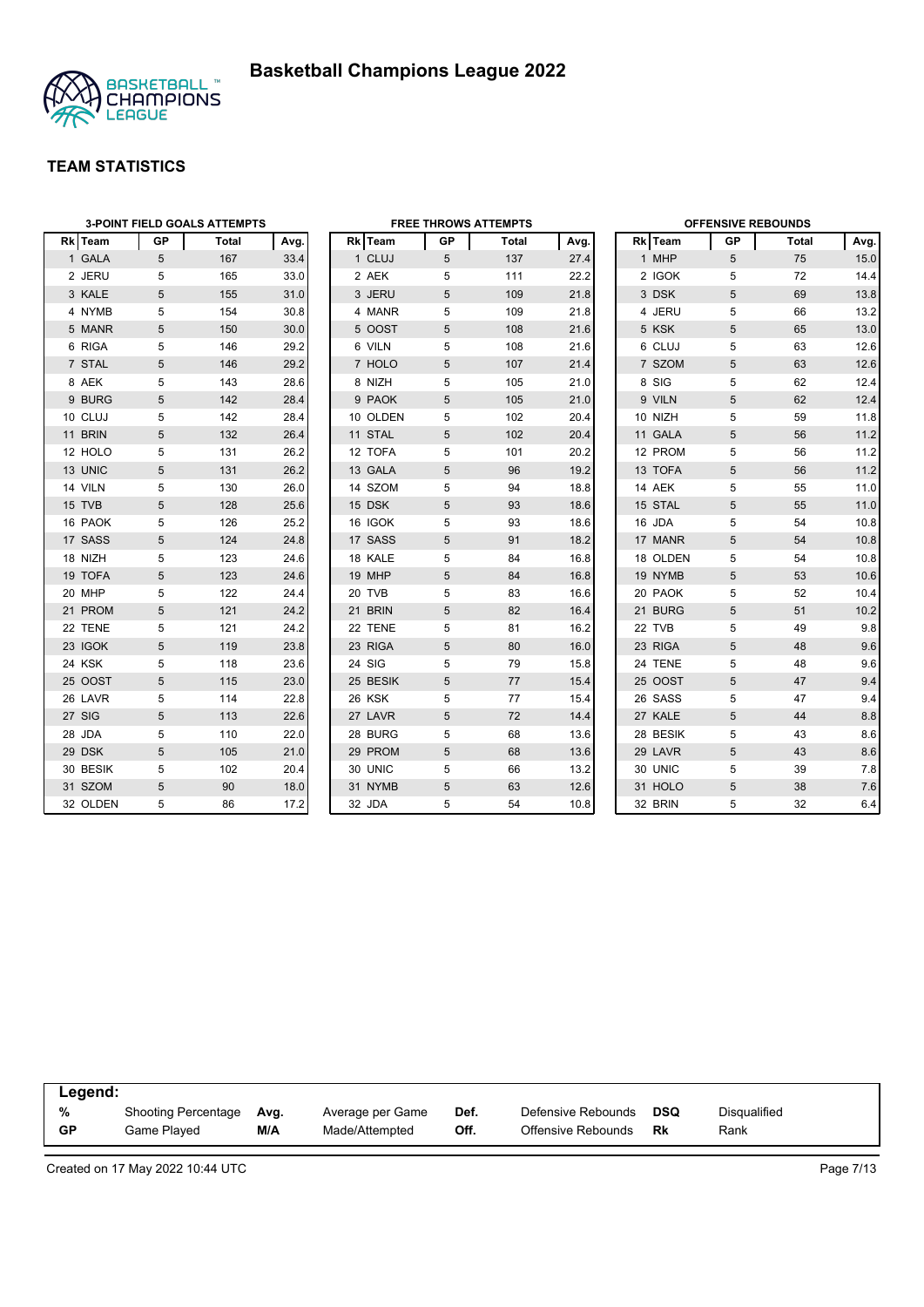



|          | <b>DEFENSIVE REBOUNDS</b> |       |      |          | <b>ALLOWED FIELD GOALS</b> |              |      |               |                 | <b>ALLOWED 2-POINT FIELD GOALS</b> |      |
|----------|---------------------------|-------|------|----------|----------------------------|--------------|------|---------------|-----------------|------------------------------------|------|
| Rk Team  | <b>GP</b>                 | Total | Avg. | Rk Team  | <b>GP</b>                  | <b>Total</b> | Avg. | Rk Team       | GP              | Total                              | Avg. |
| 1 IGOK   | $5\phantom{.0}$           | 147   | 29.4 | 1 SASS   | 5                          | 171          | 34.2 | 1 SASS        | 5               | 129                                | 25.8 |
| 2 MANR   | 5                         | 145   | 29.0 | 2 AEK    | 5                          | 161          | 32.2 | 2 VILN        | 5               | 115                                | 23.0 |
| 3 STAL   | 5                         | 145   | 29.0 | 3 NIZH   | 5                          | 156          | 31.2 | 3 UNIC        | 5               | 114                                | 22.8 |
| 4 SZOM   | 5                         | 141   | 28.2 | 4 KALE   | 5                          | 155          | 31.0 | 4 AEK         | 5               | 113                                | 22.6 |
| 5 JERU   | 5                         | 140   | 28.0 | 5 NYMB   | 5                          | 150          | 30.0 | 5 NIZH        | 5               | 113                                | 22.6 |
| 6 PROM   | 5                         | 140   | 28.0 | 6 BRIN   | 5                          | 148          | 29.6 | 6 NYMB        | 5               | 110                                | 22.0 |
| 7 TENE   | 5                         | 136   | 27.2 | 7 STAL   | 5                          | 147          | 29.4 | 7 BURG        | 5               | 107                                | 21.4 |
| 8 NYMB   | 5                         | 134   | 26.8 | 8 CLUJ   | 5                          | 146          | 29.2 | 8 KALE        | 5               | 105                                | 21.0 |
| 9 TVB    | 5                         | 134   | 26.8 | 9 LAVR   | 5                          | 145          | 29.0 | 9 STAL        | 5               | 105                                | 21.0 |
| 10 PAOK  | 5                         | 132   | 26.4 | 10 VILN  | 5                          | 145          | 29.0 | 10 BRIN       | 5               | 103                                | 20.6 |
| 11 HOLO  | 5                         | 131   | 26.2 | 11 GALA  | 5                          | 144          | 28.8 | 11 LAVR       | 5               | 101                                | 20.2 |
| 12 BESIK | 5                         | 130   | 26.0 | 12 OLDEN | 5                          | 144          | 28.8 | 12 TVB        | 5               | 101                                | 20.2 |
| 13 CLUJ  | 5                         | 130   | 26.0 | 13 SIG   | 5                          | 144          | 28.8 | 13 DSK        | 5               | 98                                 | 19.6 |
| 14 OOST  | 5                         | 130   | 26.0 | 14 OOST  | 5                          | 142          | 28.4 | 14 CLUJ       | 5               | 97                                 | 19.4 |
| 15 GALA  | 5                         | 129   | 25.8 | 15 TVB   | 5                          | 142          | 28.4 | 15 BESIK      | 5               | 96                                 | 19.2 |
| 16 BRIN  | 5                         | 125   | 25.0 | 16 BESIK | 5                          | 141          | 28.2 | 16 OLDEN      | 5               | 96                                 | 19.2 |
| 17 UNIC  | 5                         | 125   | 25.0 | 17 MHP   | 5                          | 139          | 27.8 | 17 SIG        | 5               | 96                                 | 19.2 |
| 18 BURG  | 5                         | 124   | 24.8 | 18 RIGA  | 5                          | 139          | 27.8 | 18 MANR       | 5               | 95                                 | 19.0 |
| 19 RIGA  | 5                         | 123   | 24.6 | 19 BURG  | 5                          | 137          | 27.4 | 19 OOST       | 5               | 95                                 | 19.0 |
| 20 KALE  | 5                         | 122   | 24.4 | 20 TOFA  | 5                          | 137          | 27.4 | 20 MHP        | 5               | 91                                 | 18.2 |
| 21 MHP   | 5                         | 122   | 24.4 | 21 KSK   | 5                          | 136          | 27.2 | 21 HOLO       | 5               | 90                                 | 18.0 |
| 22 DSK   | 5                         | 121   | 24.2 | 22 IGOK  | 5                          | 134          | 26.8 | 22 SZOM       | 5               | 90                                 | 18.0 |
| 23 LAVR  | $\sqrt{5}$                | 121   | 24.2 | 23 TENE  | 5                          | 134          | 26.8 | 23 TENE       | 5               | 88                                 | 17.6 |
| 24 JDA   | 5                         | 120   | 24.0 | 24 DSK   | 5                          | 133          | 26.6 | 24 GALA       | 5               | 87                                 | 17.4 |
| 25 SIG   | 5                         | 117   | 23.4 | 25 PAOK  | 5                          | 133          | 26.6 | 25 TOFA       | 5               | 86                                 | 17.2 |
| 26 VILN  | 5                         | 114   | 22.8 | 26 UNIC  | 5                          | 133          | 26.6 | 26 RIGA       | 5               | 85                                 | 17.0 |
| 27 NIZH  | 5                         | 111   | 22.2 | 27 PROM  | 5                          | 132          | 26.4 | 27 PAOK       | $5\phantom{.0}$ | 83                                 | 16.6 |
| 28 TOFA  | 5                         | 111   | 22.2 | 28 SZOM  | 5                          | 131          | 26.2 | 28 PROM       | 5               | 83                                 | 16.6 |
| 29 KSK   | 5                         | 110   | 22.0 | 29 MANR  | 5                          | 128          | 25.6 | 29 JERU       | 5               | 82                                 | 16.4 |
| 30 AEK   | 5                         | 107   | 21.4 | 30 HOLO  | 5                          | 126          | 25.2 | <b>30 KSK</b> | 5               | 80                                 | 16.0 |
| 31 OLDEN | 5                         | 106   | 21.2 | 31 JERU  | 5                          | 125          | 25.0 | 31 IGOK       | 5               | 79                                 | 15.8 |
| 32 SASS  | 5                         | 96    | 19.2 | 32 JDA   | 5                          | 118          | 23.6 | 32 JDA        | 5               | 76                                 | 15.2 |

| Legend:   |                     |      |                  |      |                    |            |              |
|-----------|---------------------|------|------------------|------|--------------------|------------|--------------|
| %         | Shooting Percentage | Avg. | Average per Game | Def. | Defensive Rebounds | <b>DSQ</b> | Disgualified |
| <b>GP</b> | Game Played         | M/A  | Made/Attempted   | Off. | Offensive Rebounds | Rk         | Rank         |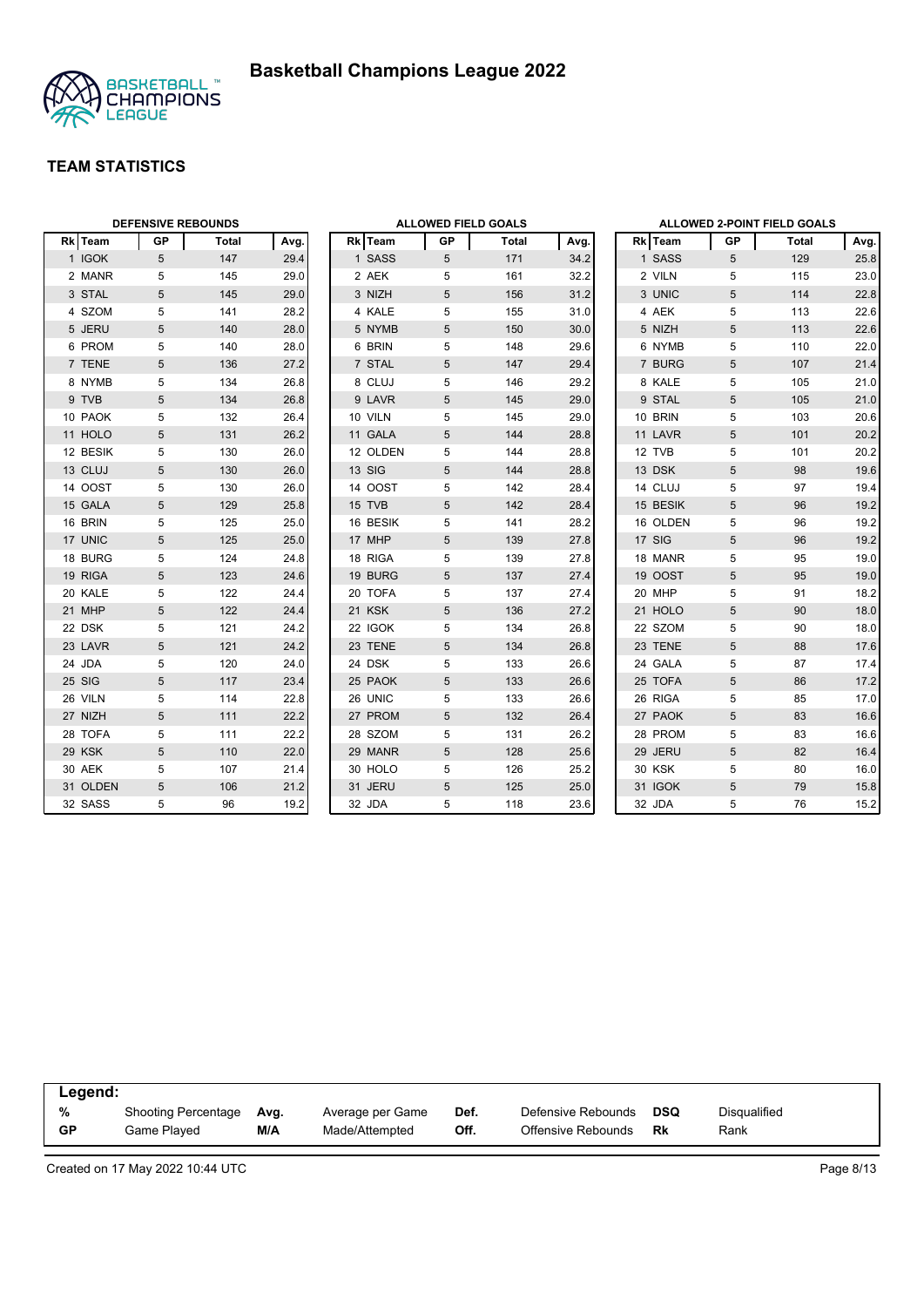

|                |    | <b>ALLOWED 3-POINT FIELD GOALS</b> |      |                |    | <b>ALLOWED FREE THROWS</b> |      |                |    | <b>ALLOWED FIELD GOALS ATTEMPTS</b> |      |
|----------------|----|------------------------------------|------|----------------|----|----------------------------|------|----------------|----|-------------------------------------|------|
| <b>Rk</b> Team | GP | Total                              | Avg. | Rk Team        | GP | Total                      | Avg. | <b>Rk</b> Team | GP | Total                               | Avg. |
| 1 GALA         | 5  | 57                                 | 11.4 | 1 HOLO         | 5  | 90                         | 18.0 | 1 IGOK         | 5  | 340                                 | 68.0 |
| 2 KSK          | 5  | 56                                 | 11.2 | 2 BURG         | 5  | 84                         | 16.8 | 2 STAL         | 5  | 338                                 | 67.6 |
| 3 IGOK         | 5  | 55                                 | 11.0 | 3 JERU         | 5  | 83                         | 16.6 | 3 TENE         | 5  | 336                                 | 67.2 |
| 4 RIGA         | 5  | 54                                 | 10.8 | 4 BRIN         | 5  | 82                         | 16.4 | 4 BESIK        | 5  | 331                                 | 66.2 |
| 5 TOFA         | 5  | 51                                 | 10.2 | 5 SZOM         | 5  | 80                         | 16.0 | 5 NYMB         | 5  | 331                                 | 66.2 |
| 6 KALE         | 5  | 50                                 | 10.0 | 6 BESIK        | 5  | 79                         | 15.8 | 6 LAVR         | 5  | 328                                 | 65.6 |
| 7 PAOK         | 5  | 50                                 | 10.0 | 7 KSK          | 5  | 78                         | 15.6 | 7 OOST         | 5  | 328                                 | 65.6 |
| 8 CLUJ         | 5  | 49                                 | 9.8  | 8 OOST         | 5  | 78                         | 15.6 | 8 MANR         | 5  | 327                                 | 65.4 |
| 9 PROM         | 5  | 49                                 | 9.8  | 9 NYMB         | 5  | 77                         | 15.4 | 9 KALE         | 5  | 325                                 | 65.0 |
| 10 AEK         | 5  | 48                                 | 9.6  | 10 RIGA        | 5  | 74                         | 14.8 | 10 GALA        | 5  | 322                                 | 64.4 |
| 11 MHP         | 5  | 48                                 | 9.6  | 11 TENE        | 5  | 73                         | 14.6 | 11 SASS        | 5  | 321                                 | 64.2 |
| 12 OLDEN       | 5  | 48                                 | 9.6  | 12 KALE        | 5  | 71                         | 14.2 | 12 SZOM        | 5  | 320                                 | 64.0 |
| 13 SIG         | 5  | 48                                 | 9.6  | 13 PAOK        | 5  | 68                         | 13.6 | 13 TVB         | 5  | 320                                 | 64.0 |
| 14 OOST        | 5  | 47                                 | 9.4  | <b>14 IGOK</b> | 5  | 67                         | 13.4 | 14 AEK         | 5  | 318                                 | 63.6 |
| 15 TENE        | 5  | 46                                 | 9.2  | 15 OLDEN       | 5  | 67                         | 13.4 | 15 CLUJ        | 5  | 318                                 | 63.6 |
| 16 BESIK       | 5  | 45                                 | 9.0  | 16 DSK         | 5  | 66                         | 13.2 | 16 PAOK        | 5  | 316                                 | 63.2 |
| 17 BRIN        | 5  | 45                                 | 9.0  | 17 MANR        | 5  | 66                         | 13.2 | 17 BURG        | 5  | 314                                 | 62.8 |
| 18 LAVR        | 5  | 44                                 | 8.8  | 18 TOFA        | 5  | 66                         | 13.2 | 18 PROM        | 5  | 312                                 | 62.4 |
| 19 JERU        | 5  | 43                                 | 8.6  | 19 AEK         | 5  | 65                         | 13.0 | 19 JERU        | 5  | 309                                 | 61.8 |
| 20 NIZH        | 5  | 43                                 | 8.6  | 20 CLUJ        | 5  | 63                         | 12.6 | 20 BRIN        | 5  | 308                                 | 61.6 |
| 21 JDA         | 5  | 42                                 | 8.4  | 21 NIZH        | 5  | 63                         | 12.6 | 21 HOLO        | 5  | 307                                 | 61.4 |
| 22 SASS        | 5  | 42                                 | 8.4  | 22 JDA         | 5  | 62                         | 12.4 | 22 NIZH        | 5  | 305                                 | 61.0 |
| 23 STAL        | 5  | 42                                 | 8.4  | 23 PROM        | 5  | 61                         | 12.2 | 23 RIGA        | 5  | 305                                 | 61.0 |
| 24 SZOM        | 5  | 41                                 | 8.2  | 24 SIG         | 5  | 61                         | 12.2 | 24 VILN        | 5  | 304                                 | 60.8 |
| 25 TVB         | 5  | 41                                 | 8.2  | 25 STAL        | 5  | 61                         | 12.2 | 25 KSK         | 5  | 303                                 | 60.6 |
| 26 NYMB        | 5  | 40                                 | 8.0  | 26 GALA        | 5  | 55                         | 11.0 | 26 UNIC        | 5  | 302                                 | 60.4 |
| 27 HOLO        | 5  | 36                                 | 7.2  | 27 MHP         | 5  | 53                         | 10.6 | 27 MHP         | 5  | 297                                 | 59.4 |
| 28 DSK         | 5  | 35                                 | 7.0  | 28 TVB         | 5  | 52                         | 10.4 | 28 OLDEN       | 5  | 296                                 | 59.2 |
| 29 MANR        | 5  | 33                                 | 6.6  | 29 LAVR        | 5  | 48                         | 9.6  | 29 SIG         | 5  | 294                                 | 58.8 |
| 30 BURG        | 5  | 30                                 | 6.0  | 30 SASS        | 5  | 48                         | 9.6  | 30 TOFA        | 5  | 294                                 | 58.8 |
| 31 VILN        | 5  | 30                                 | 6.0  | 31 UNIC        | 5  | 48                         | 9.6  | 31 DSK         | 5  | 288                                 | 57.6 |
| 32 UNIC        | 5  | 19                                 | 3.8  | 32 VILN        | 5  | 45                         | 9.0  | 32 JDA         | 5  | 273                                 | 54.6 |

| Legend: |                     |      |                  |      |                    |     |                     |  |
|---------|---------------------|------|------------------|------|--------------------|-----|---------------------|--|
| %       | Shooting Percentage | Ava. | Average per Game | Def. | Defensive Rebounds | DSQ | <b>Disqualified</b> |  |
| GP      | Game Played         | M/A  | Made/Attempted   | Off. | Offensive Rebounds | Rk  | Rank                |  |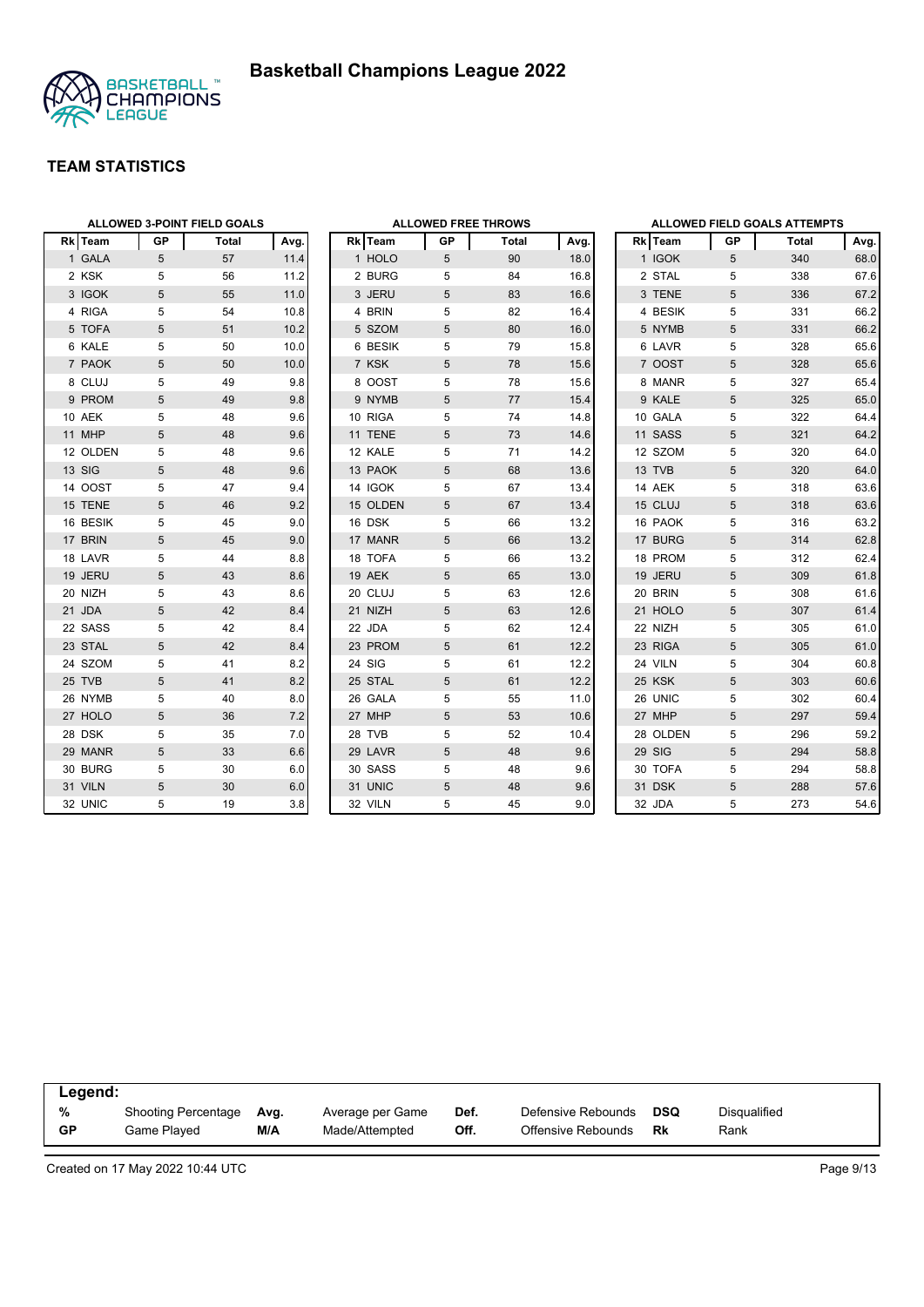



| ALLOWED 2-POINT FIELD GOALS ATTEMPTS |            |       |      | <b>ALLOWED 3-POINT FIELD GOAL ATTEMPTS</b> |    |       |      |          |                 | <b>ALLOWED FREE THROWS ATTEMPTS</b> |      |
|--------------------------------------|------------|-------|------|--------------------------------------------|----|-------|------|----------|-----------------|-------------------------------------|------|
| Rk Team                              | GP         | Total | Avg. | Rk Team                                    | GP | Total | Avg. | Rk Team  | GP              | <b>Total</b>                        | Avg. |
| 1 SASS                               | 5          | 219   | 43.8 | 1 STAL                                     | 5  | 165   | 33.0 | 1 HOLO   | 5               | 126                                 | 25.2 |
| 2 NYMB                               | 5          | 214   | 42.8 | 2 IGOK                                     | 5  | 157   | 31.4 | 2 BRIN   | 5               | 109                                 | 21.8 |
| 3 UNIC                               | 5          | 213   | 42.6 | 3 GALA                                     | 5  | 148   | 29.6 | 3 BURG   | 5               | 108                                 | 21.6 |
| 4 VILN                               | 5          | 211   | 42.2 | 4 PAOK                                     | 5  | 144   | 28.8 | 4 NYMB   | 5               | 108                                 | 21.6 |
| 5 TVB                                | 5          | 206   | 41.2 | 5 LAVR                                     | 5  | 143   | 28.6 | 5 OOST   | 5               | 108                                 | 21.6 |
| 6 TENE                               | 5          | 205   | 41.0 | 6 SZOM                                     | 5  | 141   | 28.2 | 6 KSK    | 5               | 107                                 | 21.4 |
| 7 BURG                               | 5          | 204   | 40.8 | 7 JERU                                     | 5  | 140   | 28.0 | 7 SZOM   | 5               | 106                                 | 21.2 |
| 8 KALE                               | 5          | 204   | 40.8 | 8 KSK                                      | 5  | 140   | 28.0 | 8 JERU   | 5               | 105                                 | 21.0 |
| 9 BESIK                              | 5          | 202   | 40.4 | 9 CLUJ                                     | 5  | 137   | 27.4 | 9 DSK    | 5               | 96                                  | 19.2 |
| 10 OOST                              | 5          | 200   | 40.0 | 10 MANR                                    | 5  | 134   | 26.8 | 10 KALE  | 5               | 96                                  | 19.2 |
| 11 AEK                               | 5          | 195   | 39.0 | 11 SIG                                     | 5  | 134   | 26.8 | 11 RIGA  | 5               | 96                                  | 19.2 |
| 12 MANR                              | 5          | 193   | 38.6 | 12 TENE                                    | 5  | 131   | 26.2 | 12 PROM  | 5               | 95                                  | 19.0 |
| 13 NIZH                              | 5          | 188   | 37.6 | 13 PROM                                    | 5  | 130   | 26.0 | 13 STAL  | 5               | 94                                  | 18.8 |
| 14 LAVR                              | 5          | 185   | 37.0 | 14 BESIK                                   | 5  | 129   | 25.8 | 14 BESIK | 5               | 93                                  | 18.6 |
| 15 HOLO                              | 5          | 184   | 36.8 | 15 JDA                                     | 5  | 129   | 25.8 | 15 MANR  | 5               | 91                                  | 18.2 |
| 16 IGOK                              | 5          | 183   | 36.6 | 16 RIGA                                    | 5  | 129   | 25.8 | 16 OLDEN | 5               | 90                                  | 18.0 |
| 17 PROM                              | $\sqrt{5}$ | 182   | 36.4 | 17 OLDEN                                   | 5  | 128   | 25.6 | 17 AEK   | $\sqrt{5}$      | 89                                  | 17.8 |
| 18 BRIN                              | 5          | 181   | 36.2 | 18 OOST                                    | 5  | 128   | 25.6 | 18 TOFA  | 5               | 89                                  | 17.8 |
| 19 CLUJ                              | 5          | 181   | 36.2 | 19 BRIN                                    | 5  | 127   | 25.4 | 19 CLUJ  | 5               | 88                                  | 17.6 |
| 20 SZOM                              | 5          | 179   | 35.8 | 20 MHP                                     | 5  | 125   | 25.0 | 20 TENE  | 5               | 88                                  | 17.6 |
| 21 RIGA                              | 5          | 176   | 35.2 | 21 AEK                                     | 5  | 123   | 24.6 | 21 PAOK  | 5               | 87                                  | 17.4 |
| 22 GALA                              | 5          | 174   | 34.8 | 22 DSK                                     | 5  | 123   | 24.6 | 22 GALA  | 5               | 86                                  | 17.2 |
| 23 STAL                              | 5          | 173   | 34.6 | 23 HOLO                                    | 5  | 123   | 24.6 | 23 NIZH  | $5\phantom{.0}$ | 84                                  | 16.8 |
| 24 MHP                               | 5          | 172   | 34.4 | 24 TOFA                                    | 5  | 123   | 24.6 | 24 SIG   | 5               | 79                                  | 15.8 |
| 25 PAOK                              | 5          | 172   | 34.4 | 25 KALE                                    | 5  | 121   | 24.2 | 25 TVB   | 5               | 77                                  | 15.4 |
| 26 TOFA                              | 5          | 171   | 34.2 | 26 NIZH                                    | 5  | 117   | 23.4 | 26 IGOK  | 5               | 76                                  | 15.2 |
| 27 JERU                              | 5          | 169   | 33.8 | 27 NYMB                                    | 5  | 117   | 23.4 | 27 JDA   | $5\phantom{.0}$ | 76                                  | 15.2 |
| 28 OLDEN                             | 5          | 168   | 33.6 | 28 TVB                                     | 5  | 114   | 22.8 | 28 MHP   | 5               | 75                                  | 15.0 |
| 29 DSK                               | 5          | 165   | 33.0 | 29 BURG                                    | 5  | 110   | 22.0 | 29 UNIC  | 5               | 70                                  | 14.0 |
| 30 KSK                               | 5          | 163   | 32.6 | 30 SASS                                    | 5  | 102   | 20.4 | 30 LAVR  | 5               | 67                                  | 13.4 |
| 31 SIG                               | 5          | 160   | 32.0 | 31 VILN                                    | 5  | 93    | 18.6 | 31 SASS  | 5               | 66                                  | 13.2 |
| 32 JDA                               | 5          | 144   | 28.8 | 32 UNIC                                    | 5  | 89    | 17.8 | 32 VILN  | 5               | 64                                  | 12.8 |

| Legend:   |                     |      |                  |      |                    |     |                     |
|-----------|---------------------|------|------------------|------|--------------------|-----|---------------------|
| %         | Shooting Percentage | Ava. | Average per Game | Def. | Defensive Rebounds | DSQ | <b>Disqualified</b> |
| <b>GP</b> | Game Plaved         | M/A  | Made/Attempted   | Off. | Offensive Rebounds | Rk  | Rank                |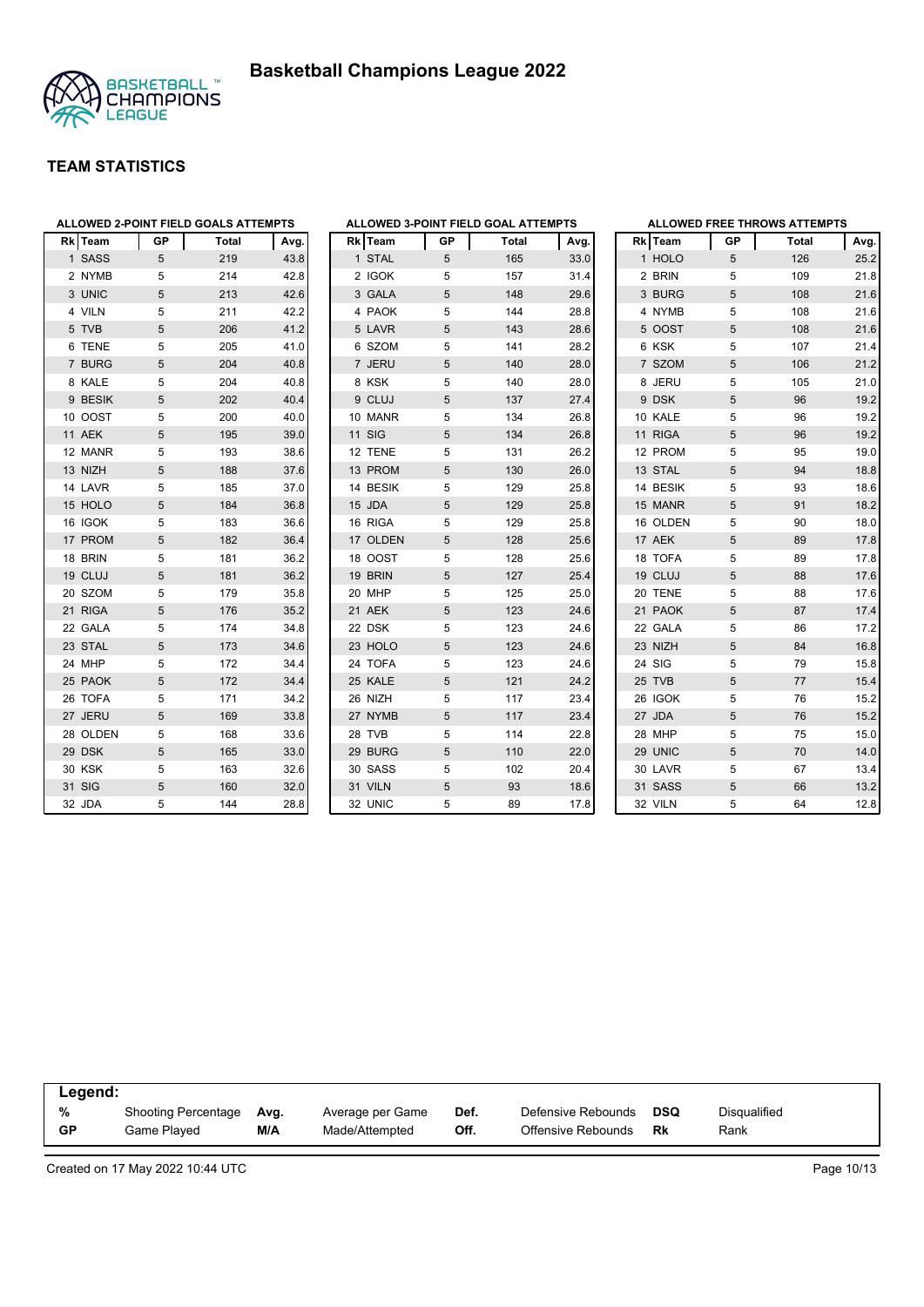



|          | <b>OPPONENT TOTAL FIELD GOALS %</b><br>M/A<br><b>GP</b> |         |      |               |            | <b>OPPONENT 2-POINT FIELD GOALS %</b> |      |               |    | <b>OPPONENT 3-POINT FIELD GOALS %</b> |      |
|----------|---------------------------------------------------------|---------|------|---------------|------------|---------------------------------------|------|---------------|----|---------------------------------------|------|
| Rk Team  |                                                         |         | %    | Rk Team       | GP         | M/A                                   | $\%$ | Rk Team       | GP | M/A                                   | %    |
| 1 MANR   | 5                                                       | 128/327 | 39.1 | 1 TENE        | 5          | 88/205                                | 42.9 | 1 UNIC        | 5  | 19/89                                 | 21.3 |
| 2 IGOK   | 5                                                       | 134/340 | 39.4 | 2 IGOK        | 5          | 79/183                                | 43.2 | 2 MANR        | 5  | 33/134                                | 24.6 |
| 3 TENE   | 5                                                       | 134/336 | 39.9 | 3 PROM        | 5          | 83/182                                | 45.6 | 3 STAL        | 5  | 42/165                                | 25.5 |
| 4 JERU   | 5                                                       | 125/309 | 40.5 | 4 OOST        | 5          | 95/200                                | 47.5 | 4 BURG        | 5  | 30/110                                | 27.3 |
| 5 SZOM   | 5                                                       | 131/320 | 40.9 | 5 BESIK       | $\sqrt{5}$ | 96/202                                | 47.5 | 5 DSK         | 5  | 35/123                                | 28.5 |
| 6 HOLO   | 5                                                       | 126/307 | 41.0 | 6 PAOK        | 5          | 83/172                                | 48.3 | 6 SZOM        | 5  | 41/141                                | 29.1 |
| 7 PAOK   | 5                                                       | 133/316 | 42.1 | 7 RIGA        | 5          | 85/176                                | 48.3 | 7 HOLO        | 5  | 36/123                                | 29.3 |
| 8 PROM   | 5                                                       | 132/312 | 42.3 | 8 JERU        | 5          | 82/169                                | 48.5 | 8 JERU        | 5  | 43/140                                | 30.7 |
| 9 BESIK  | 5                                                       | 141/331 | 42.6 | 9 HOLO        | 5          | 90/184                                | 48.9 | 9 LAVR        | 5  | 44/143                                | 30.8 |
| 10 JDA   | 5                                                       | 118/273 | 43.2 | 10 TVB        | 5          | 101/206                               | 49.0 | 10 VILN       | 5  | 30/93                                 | 32.3 |
| 11 OOST  | 5                                                       | 142/328 | 43.3 | <b>11 KSK</b> | 5          | 80/163                                | 49.1 | 11 JDA        | 5  | 42/129                                | 32.6 |
| 12 STAL  | 5                                                       | 147/338 | 43.5 | 12 MANR       | 5          | 95/193                                | 49.2 | 12 NYMB       | 5  | 40/117                                | 34.2 |
| 13 BURG  | 5                                                       | 137/314 | 43.6 | 13 GALA       | 5          | 87/174                                | 50.0 | 13 PAOK       | 5  | 50/144                                | 34.7 |
| 14 UNIC  | 5                                                       | 133/302 | 44.0 | 14 SZOM       | 5          | 90/179                                | 50.3 | 14 BESIK      | 5  | 45/129                                | 34.9 |
| 15 LAVR  | 5                                                       | 145/328 | 44.2 | 15 TOFA       | 5          | 86/171                                | 50.3 | 15 IGOK       | 5  | 55/157                                | 35.0 |
| 16 TVB   | 5                                                       | 142/320 | 44.4 | 16 NYMB       | 5          | 110/214                               | 51.4 | 16 TENE       | 5  | 46/131                                | 35.1 |
| 17 GALA  | 5                                                       | 144/322 | 44.7 | 17 KALE       | 5          | 105/204                               | 51.5 | 17 BRIN       | 5  | 45/127                                | 35.4 |
| 18 KSK   | 5                                                       | 136/303 | 44.9 | 18 BURG       | 5          | 107/204                               | 52.5 | 18 CLUJ       | 5  | 49/137                                | 35.8 |
| 19 NYMB  | 5                                                       | 150/331 | 45.3 | 19 JDA        | 5          | 76/144                                | 52.8 | <b>19 SIG</b> | 5  | 48/134                                | 35.8 |
| 20 RIGA  | 5                                                       | 139/305 | 45.6 | 20 MHP        | 5          | 91/172                                | 52.9 | 20 TVB        | 5  | 41/114                                | 36.0 |
| 21 CLUJ  | 5                                                       | 146/318 | 45.9 | 21 UNIC       | 5          | 114/213                               | 53.5 | 21 OOST       | 5  | 47/128                                | 36.7 |
| 22 DSK   | 5                                                       | 133/288 | 46.2 | 22 CLUJ       | 5          | 97/181                                | 53.6 | 22 NIZH       | 5  | 43/117                                | 36.8 |
| 23 TOFA  | 5                                                       | 137/294 | 46.6 | 23 VILN       | 5          | 115/211                               | 54.5 | 23 OLDEN      | 5  | 48/128                                | 37.5 |
| 24 MHP   | 5                                                       | 139/297 | 46.8 | 24 LAVR       | 5          | 101/185                               | 54.6 | 24 PROM       | 5  | 49/130                                | 37.7 |
| 25 KALE  | 5                                                       | 155/325 | 47.7 | 25 BRIN       | 5          | 103/181                               | 56.9 | 25 MHP        | 5  | 48/125                                | 38.4 |
| 26 VILN  | 5                                                       | 145/304 | 47.7 | 26 OLDEN      | 5          | 96/168                                | 57.1 | 26 GALA       | 5  | 57/148                                | 38.5 |
| 27 BRIN  | 5                                                       | 148/308 | 48.1 | 27 AEK        | 5          | 113/195                               | 57.9 | 27 AEK        | 5  | 48/123                                | 39.0 |
| 28 OLDEN | 5                                                       | 144/296 | 48.6 | 28 SASS       | 5          | 129/219                               | 58.9 | <b>28 KSK</b> | 5  | 56/140                                | 40.0 |
| 29 SIG   | 5                                                       | 144/294 | 49.0 | 29 DSK        | 5          | 98/165                                | 59.4 | 29 SASS       | 5  | 42/102                                | 41.2 |
| 30 AEK   | 5                                                       | 161/318 | 50.6 | 30 SIG        | 5          | 96/160                                | 60.0 | 30 KALE       | 5  | 50/121                                | 41.3 |
| 31 NIZH  | 5                                                       | 156/305 | 51.1 | 31 NIZH       | 5          | 113/188                               | 60.1 | 31 TOFA       | 5  | 51/123                                | 41.5 |
| 32 SASS  | 5                                                       | 171/321 | 53.3 | 32 STAL       | 5          | 105/173                               | 60.7 | 32 RIGA       | 5  | 54/129                                | 41.9 |

| Legend:   |                            |      |                  |      |                    |            |              |  |
|-----------|----------------------------|------|------------------|------|--------------------|------------|--------------|--|
| %         | <b>Shooting Percentage</b> | Avg. | Average per Game | Def. | Defensive Rebounds | <b>DSQ</b> | Disqualified |  |
| <b>GP</b> | Game Played                | M/A  | Made/Attempted   | Off. | Offensive Rebounds | Rk         | Rank         |  |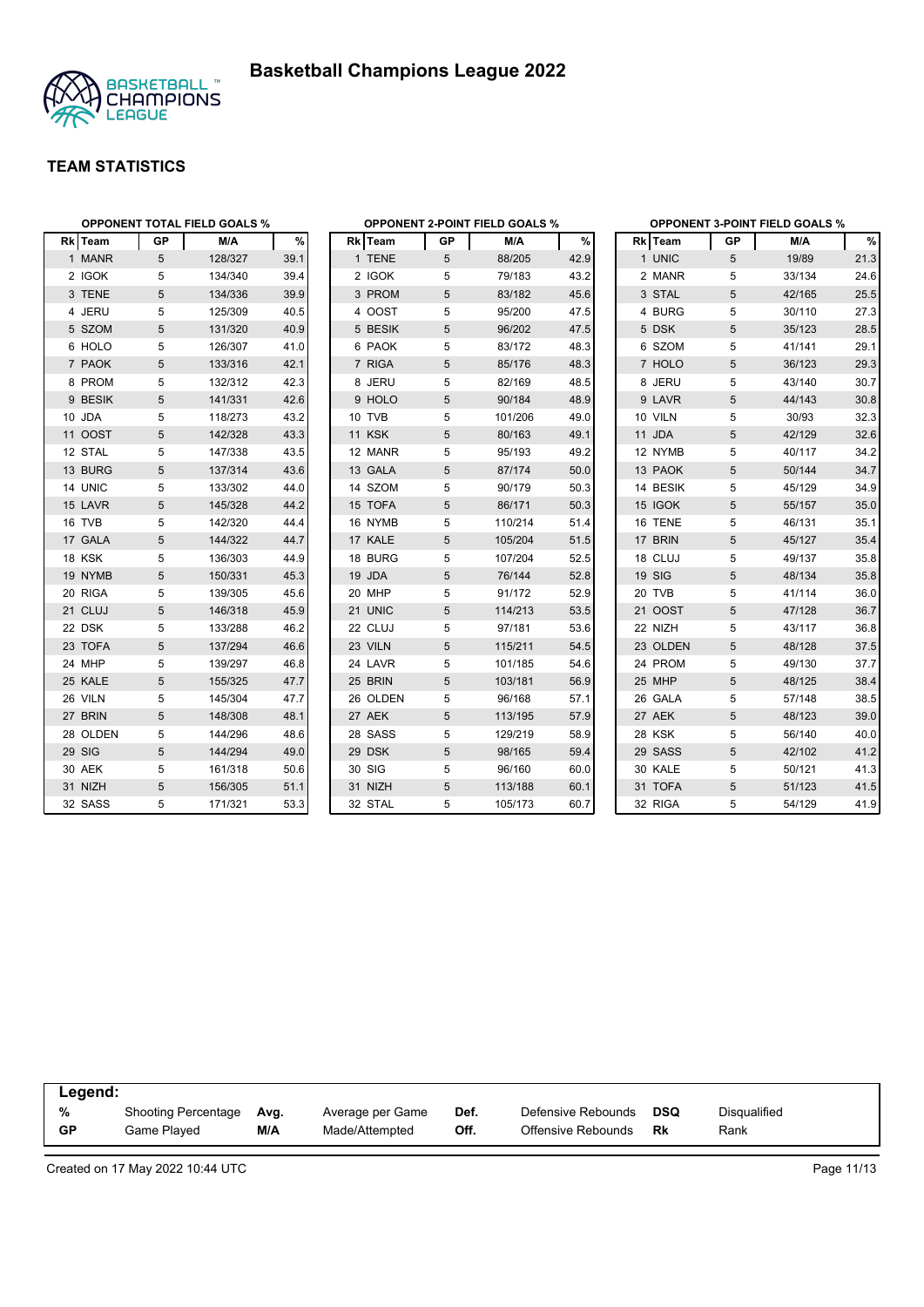

|          |            | <b>OPPONENT FREE THROWS %</b> |      |          | <b>BENCH POINTS</b> |       |      |               | <b>FAST BREAK POINTS</b> |       |      |
|----------|------------|-------------------------------|------|----------|---------------------|-------|------|---------------|--------------------------|-------|------|
| Rk Team  | GP         | M/A                           | %    | Rk Team  | GP                  | Total | Avg. | Rk Team       | GP                       | Total | Avg. |
| 1 IGOK   | 5          | 67/76                         | 88.2 | 1 MANR   | 5                   | 202   | 40.4 | 1 GALA        | 5                        | 90    | 18.0 |
| 2 BESIK  | 5          | 79/93                         | 84.9 | 2 UNIC   | 5                   | 184   | 36.8 | 2 PROM        | 5                        | 81    | 16.2 |
| 3 TENE   | 5          | 73/88                         | 83.0 | 3 BURG   | 5                   | 180   | 36.0 | 3 SZOM        | 5                        | 72    | 14.4 |
| 4 JDA    | 5          | 62/76                         | 81.6 | 4 JERU   | 5                   | 177   | 35.4 | 4 NYMB        | 5                        | 71    | 14.2 |
| 5 JERU   | 5          | 83/105                        | 79.0 | 5 TENE   | 5                   | 165   | 33.0 | 5 STAL        | 5                        | 70    | 14.0 |
| 6 PAOK   | 5          | 68/87                         | 78.2 | 6 KSK    | 5                   | 162   | 32.4 | 6 PAOK        | 5                        | 67    | 13.4 |
| 7 BURG   | 5          | 84/108                        | 77.8 | 7 RIGA   | 5                   | 162   | 32.4 | 7 TVB         | 5                        | 63    | 12.6 |
| 8 SIG    | 5          | 61/79                         | 77.2 | 8 SZOM   | 5                   | 157   | 31.4 | 8 SASS        | 5                        | 62    | 12.4 |
| 9 RIGA   | 5          | 74/96                         | 77.1 | 9 KALE   | 5                   | 149   | 29.8 | 9 BRIN        | 5                        | 61    | 12.2 |
| 10 SZOM  | 5          | 80/106                        | 75.5 | 10 MHP   | 5                   | 146   | 29.2 | 10 OLDEN      | 5                        | 61    | 12.2 |
| 11 BRIN  | 5          | 82/109                        | 75.2 | 11 NIZH  | 5                   | 146   | 29.2 | 11 UNIC       | 5                        | 61    | 12.2 |
| 12 NIZH  | 5          | 63/84                         | 75.0 | 12 OOST  | 5                   | 145   | 29.0 | 12 BESIK      | 5                        | 60    | 12.0 |
| 13 OLDEN | $\sqrt{5}$ | 67/90                         | 74.4 | 13 PAOK  | $\sqrt{5}$          | 136   | 27.2 | 13 BURG       | 5                        | 59    | 11.8 |
| 14 TOFA  | 5          | 66/89                         | 74.2 | 14 BRIN  | 5                   | 134   | 26.8 | 14 TOFA       | 5                        | 56    | 11.2 |
| 15 KALE  | 5          | 71/96                         | 74.0 | 15 DSK   | 5                   | 130   | 26.0 | 15 VILN       | 5                        | 56    | 11.2 |
| 16 AEK   | 5          | 65/89                         | 73.0 | 16 HOLO  | 5                   | 130   | 26.0 | 16 MANR       | 5                        | 53    | 10.6 |
| 17 KSK   | 5          | 78/107                        | 72.9 | 17 SIG   | 5                   | 130   | 26.0 | 17 DSK        | 5                        | 50    | 10.0 |
| 18 SASS  | 5          | 48/66                         | 72.7 | 18 OLDEN | 5                   | 126   | 25.2 | 18 IGOK       | 5                        | 48    | 9.6  |
| 19 MANR  | 5          | 66/91                         | 72.5 | 19 AEK   | 5                   | 124   | 24.8 | 19 LAVR       | 5                        | 48    | 9.6  |
| 20 OOST  | 5          | 78/108                        | 72.2 | 20 PROM  | 5                   | 121   | 24.2 | 20 MHP        | 5                        | 47    | 9.4  |
| 21 LAVR  | 5          | 48/67                         | 71.6 | 21 IGOK  | 5                   | 120   | 24.0 | 21 RIGA       | 5                        | 46    | 9.2  |
| 22 CLUJ  | 5          | 63/88                         | 71.6 | 22 VILN  | 5                   | 120   | 24.0 | 22 AEK        | 5                        | 45    | 9.0  |
| 23 HOLO  | 5          | 90/126                        | 71.4 | 23 TVB   | 5                   | 112   | 22.4 | 23 OOST       | 5                        | 45    | 9.0  |
| 24 NYMB  | 5          | 77/108                        | 71.3 | 24 SASS  | 5                   | 110   | 22.0 | 24 SIG        | 5                        | 45    | 9.0  |
| 25 MHP   | 5          | 53/75                         | 70.7 | 25 JDA   | 5                   | 108   | 21.6 | 25 JDA        | 5                        | 44    | 8.8  |
| 26 VILN  | 5          | 45/64                         | 70.3 | 26 TOFA  | 5                   | 106   | 21.2 | 26 CLUJ       | 5                        | 41    | 8.2  |
| 27 DSK   | 5          | 66/96                         | 68.8 | 27 NYMB  | 5                   | 105   | 21.0 | 27 HOLO       | 5                        | 35    | 7.0  |
| 28 UNIC  | 5          | 48/70                         | 68.6 | 28 BESIK | 5                   | 104   | 20.8 | 28 JERU       | 5                        | 35    | 7.0  |
| 29 TVB   | 5          | 52/77                         | 67.5 | 29 LAVR  | 5                   | 91    | 18.2 | 29 TENE       | 5                        | 34    | 6.8  |
| 30 STAL  | 5          | 61/94                         | 64.9 | 30 GALA  | 5                   | 90    | 18.0 | <b>30 KSK</b> | 5                        | 33    | 6.6  |
| 31 PROM  | 5          | 61/95                         | 64.2 | 31 STAL  | 5                   | 90    | 18.0 | 31 NIZH       | 5                        | 18    | 3.6  |
| 32 GALA  | 5          | 55/86                         | 64.0 | 32 CLUJ  | 5                   | 89    | 17.8 | 32 KALE       | 5                        | 16    | 3.2  |

| Legend:   |                     |      |                  |      |                    |            |              |
|-----------|---------------------|------|------------------|------|--------------------|------------|--------------|
| %         | Shooting Percentage | Ava. | Average per Game | Def. | Defensive Rebounds | <b>DSQ</b> | Disqualified |
| <b>GP</b> | Game Played         | M/A  | Made/Attempted   | Off. | Offensive Rebounds | Rk         | Rank         |